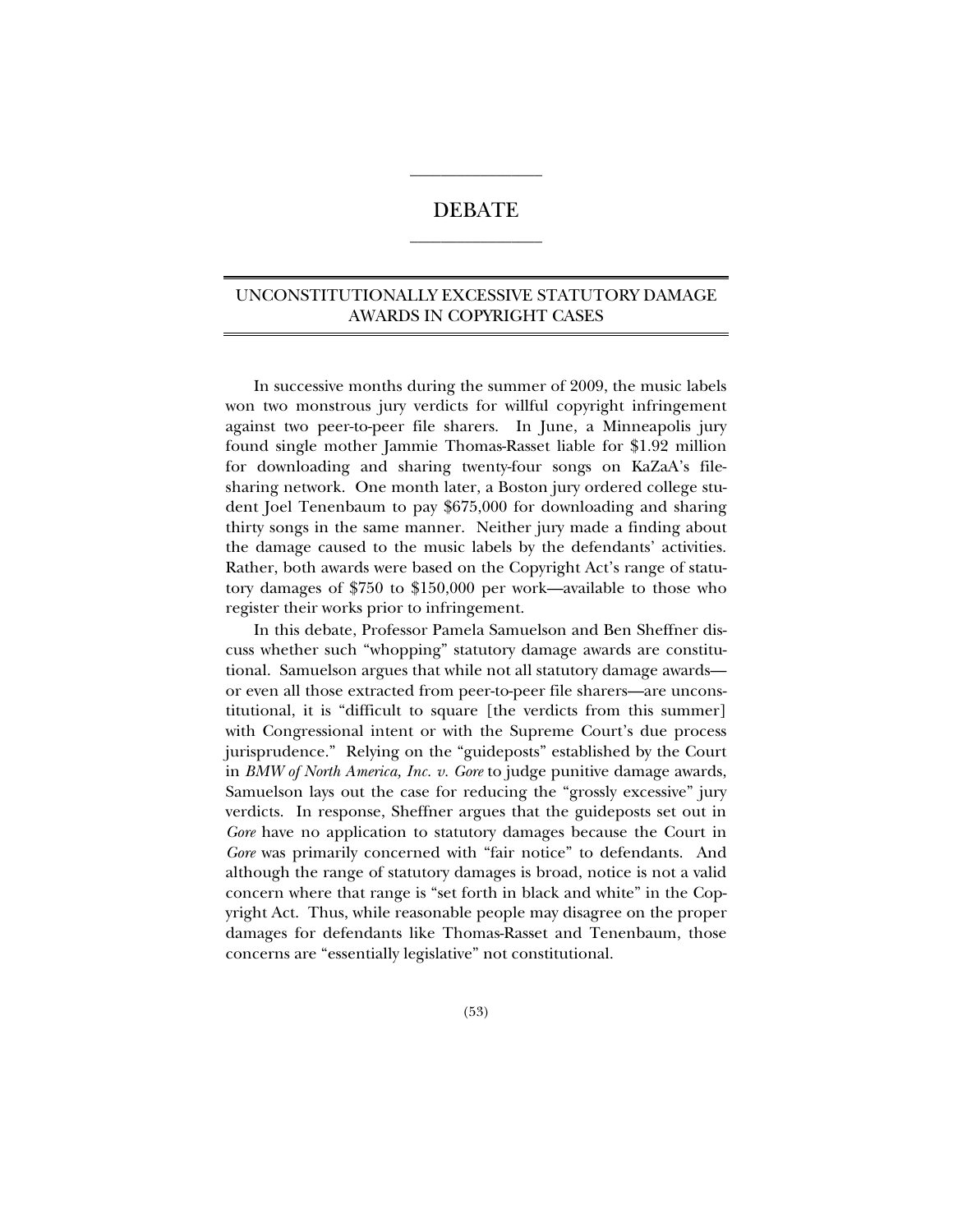## OPENING STATEMENT

## *The Unconstitutional Excessiveness of Some Statutory Damage Awards in Peer-to-Peer File-Sharing Copyright Cases*

#### Pamela Samuelson†

A substantial number of persons in the United States have been sued for copyright infringement for engaging in peer-to-peer file sharing of copyrighted sound recordings and motion pictures. *See* Jeff Leeds, *Labels Win Suit Against Song Sharer*, N.Y. TIMES, Oct. 5, 2007, *available at* http://www.nytimes.com/2007/10/05/business/media/ 05music.html (estimating that about 30,000 people had been sued). The overwhelming majority of these lawsuits have been settled by the file sharer's agreement to pay some compensation to the plaintiffs, generally between \$2000 and \$5000. J. Cam Barker, Note, *Grossly Excessive Penalties in the Battle Against Illegal File-Sharing: The Troubling Effects of Aggregating Minimum Statutory Damages for Copyright Infringement*, 83 TEX. L. REV. 525, 528 n.19 (2004). At least ten defendants in reported peer-to-peer cases involving sound recordings have either allowed default judgments to be entered against them or have lost on summary judgment motions. *See, e.g.*, *Warner Bros. Records Inc. v. Tait*, No. 07-134-J16-HTS, 2008 WL 2415036 (M.D. Fla. June 12, 2008); *UMG Recordings, Inc. v. Blake*, No. 06-00120-BR, 2007 WL 1853956 (E.D. N.C. June 26, 2007). In each case, courts have awarded \$750 per infringed song, the statutory damages minimum for non-innocent infringements. 17 U.S.C.  $\S 504(c)(1)$  (2006). The number of infringed songs ranged between seven and eleven, producing total statutory damage awards against these ten file sharers between \$5250 and \$8250. Two other file-sharing defendants went to trial, were found liable for infringement, and were also ordered to pay \$750 per infringed song, for total awards in one case of \$22,500, *BMG Music v. Gonzales*, 430 F.3d 888 (7th Cir. 2005), and \$40,500 in the other, *Atl. Recording Co. v. Howell*, No. 06-02076-PHX-NVW, 2008 WL 4080008, at \*3 (D. Ariz. Aug 29, 2008). These twelve awards are obviously higher than the typical settlement amounts, and likely made a substantial difference to the defendants' pocketbooks, probably enough to deter

<sup>†</sup> Richard M. Sherman Distinguished Professor of Law, Berkeley Law School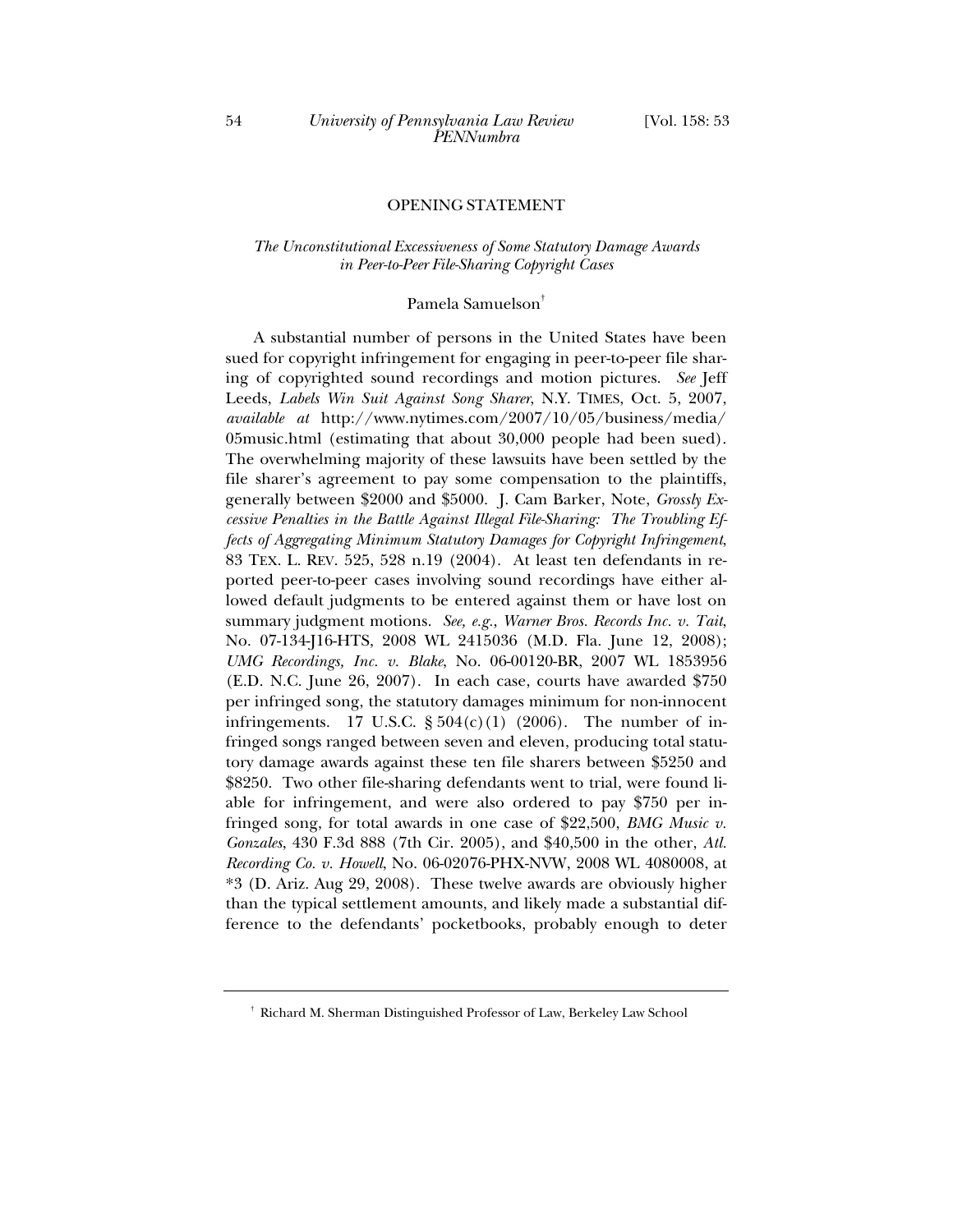them from further infringements as well as to compensate the recording companies for the infringement and other costs.

Despite the high multiple of \$750 per infringed song in these twelve cases as compared with the actual damages incurred from infringement, these awards are consistent with Congressional intent, *see* H.R. REP. NO. 106-216, at 2-3 (1999) (citing concern about internet user "piracy"), as well as with the Supreme Court's jurisprudence on due process limitations on grossly excessive money damage awards. In *BMW of North America, Inc. v. Gore*, 517 U.S. 559 (1996), the Supreme Court set forth guidelines for determining whether money damage awards were so grossly excessive as to run afoul of the Due Process Clause of the Constitution. Reprehensibility of the defendant's conduct is, the Court said, "[p]erhaps the most important indicium" for determining whether a punitive monetary award is excessive. *Id.* at 575. Although the relevant ratio for judging excessiveness is generally ten to one between the award claimed to be excessive and actual damages, the Court also recognized that higher ratios might be appropriate when the actual damages were small and the reprehensibility greater. *Id.* at 580-82.

In subsequent cases, the Court has made clear that very high multiples over actual damages (e.g., more than 100:1) cannot be justified merely because the jury believed that a particular defendant might have engaged in wrongful conduct as to others. *See, e.g.*, *Phillip Morris USA v. Williams*, 127 S. Ct. 1057, 1065 (2007) (striking down a jury award because the jury had been instructed that it could punish the defendant for harm that it had done to others besides the plaintiff); *State Farm Mut. Auto. Ins. Co. v. Campbell*, 538 U.S. 408, 427-29 (2003) (striking down a \$145 million award because it was excessive in relation to actual damages and was aimed at punishing the defendant for unsavory acts not related to the acts that gave rise to the Campbells' lawsuit). The Court's reluctance to affirm awards of very high multiples over actual damages arises from concerns that high-ratio jury awards may be based on speculation or unwarranted assumptions. In addition, very high multiples pose risks of arbitrary and capricious awards and double recovery since other similarly injured persons could bring suit on the same or similar grounds. Finally, very highratio awards are quasi-criminal in nature, yet lack the due process safeguards that would attend criminal actions. *See, e.g.*, *Gore*, 517 U.S. at 586-97 (Breyer, J., concurring).

In the twelve peer-to-peer file-sharing cases mentioned above, the ratio of actual damages to award is very high, but the Court has recognized that higher ratios may be permissible where, as here, actual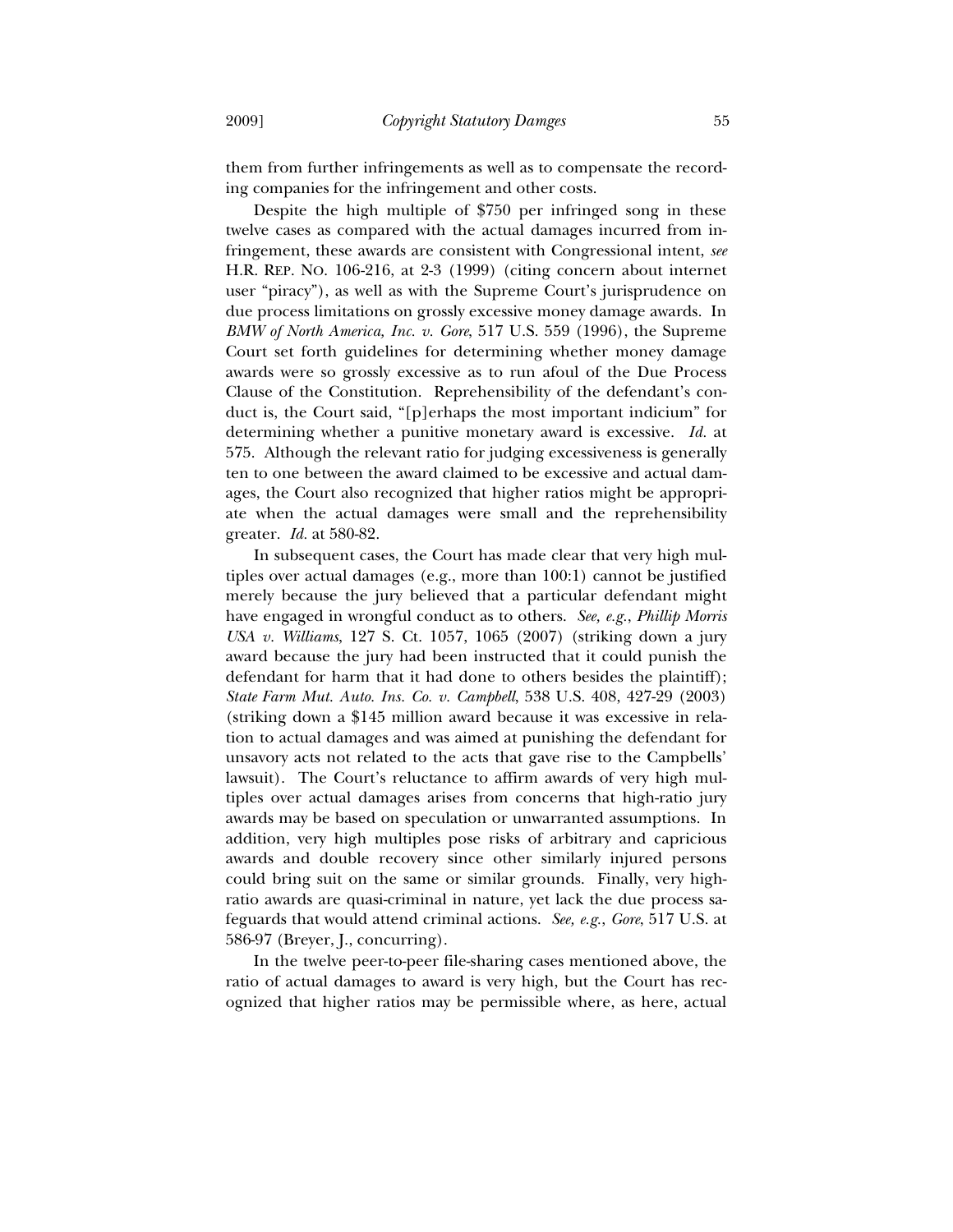damages are small. Judges who have awarded statutory damages in these twelve cases seem to regard file sharing as reprehensible, but not so reprehensible as to justify an award of more than the statutory minimum.

The jury awards against file-sharers Jammie Thomas-Rasset and Joel Tenenbaum are, by contrast, difficult to square either with Congressional intent or with the Supreme Court's due process jurisprudence. Their file-sharing activities were no more heinous than the file-sharing activities of the twelve plaintiffs against whom the minimum statutory damages were awarded. Yet Thomas-Rasset was punished (there is no other word for it) at a first trial with a jury award of \$9250 per infringed song, and then upon retrial with an award (for the very same conduct) of \$80,000 per infringed song. The statutory damage award against Tenenbaum was \$22,500 per infringed song. The jury awards in these two cases were arbitrary and capricious, fueled by speculation, and lacking in sound justification. Both awards were grossly excessive, but especially egregious was the \$1.92 million award against Thomas.

Thomas-Rasset is not the sort of infringer against whom Congress intended awards of enhanced statutory damages (now up to \$150,000 per infringed work, 17 U.S.C.  $\S$  504(c)(2) (2006)). The conduct at issue in *RSO Records, Inc. v. Peri*, 596 F. Supp. 849 (S.D.N.Y. 1984), by contrast, exemplifies the kind of egregious infringement for which enhanced damages should be available. *See* S. REP. NO. 94-473, at 144- 45 (1975) (stating that enhanced damages should be available in "exceptional cases"); H.R. REP. NO. 94-1476, at 162 (1975) (same). Peri ran a counterfeit sound recording business for years. He made substantial profits from infringement, although he kept such dreadful records that the extent of his profits was difficult to determine. Out of the nearly two million recordings Peri had made and sold, nearly ninety percent were copyright infringements. Peri was charged with infringing twenty-seven of RSO's copyrighted works, and the award against him was \$1.45 million.

Thomas-Rasset and Tenenbaum are far from innocent or inadvertent infringers, but their copyright sins are far less reprehensible than Peri's. They were merely young and foolish, not commercial counterfeiters; they merely enjoyed the songs they downloaded and shared, not sold them to others for profit. Yet, the awards against these two file sharers involve significantly higher ratios of actual harm to the statutory damage award than in *Peri*.

The only plausible explanation for the outlandishly large jury awards against Thomas-Rasset and Tenenbaum was the jury's desire to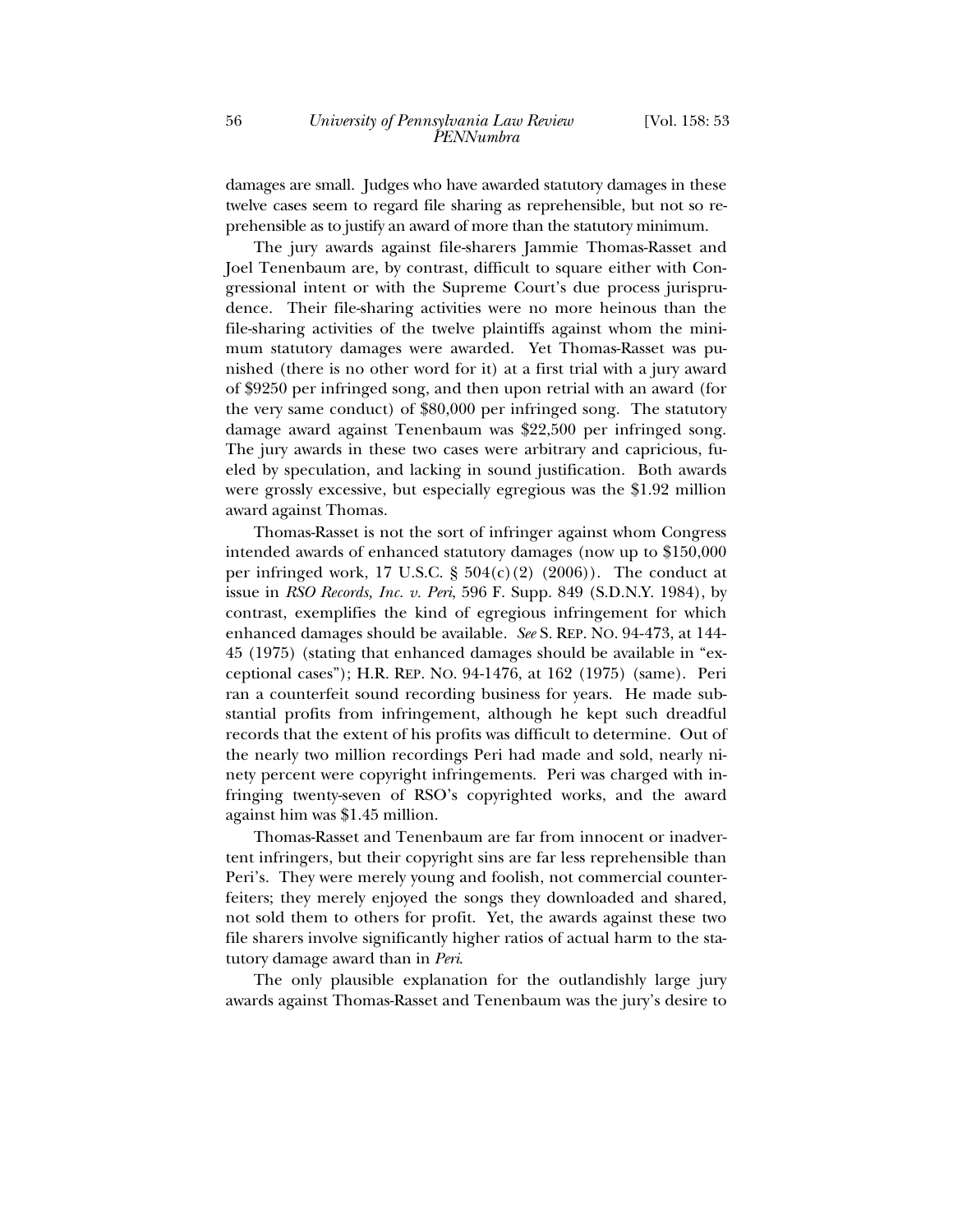punish them for the sins of all file sharers at the direct or indirect urging of the recording industry plaintiffs. *See* Pamela Samuelson & Tara Wheatland, *Statutory Damages in Copyright Law: A Remedy in Need of Reform*, 51 WM. & MARY L. REV. (forthcoming 2009) (manuscript pt. I-B), *available at* http://ssrn.com/abstract=1375604 (explaining that courts and commentators are increasingly recognizing that statutory damage awards, especially at the high end of the range, are punitive in intent and punitive in effect). Under the Supreme Court's due process jurisprudence, juries seem to be punishing these individuals for the acts of millions of other file sharers who are "strangers to the litigation" on behalf of copyright owners who are also "strangers to the litigation" as to copyrighted works that are not before the court. *Williams*, 127 S. Ct. at 1063 ("[T]he Constitution's Due Process Clause forbids a State to use a punitive damages award to punish a defendant for injury that it inflicts upon nonparties or those whom they directly represent, *i.e.*, injury that it inflicts upon those who are, essentially, strangers to the litigation."). Because there are insufficient constraints on jury awards of statutory damages, courts should draw upon the Court's due process jurisprudence by reducing grossly excessive statutory damage awards in peer-to-peer music file-sharing cases either to the \$750 minimum, which seems to have become the norm in the reported cases, or to something much closer to the minimum. *See, e.g.*, *Cooper Indus. v. Leatherman Tool Group, Inc.*, 532 U.S. 424 (2001) (directing de novo review of excessive jury awards).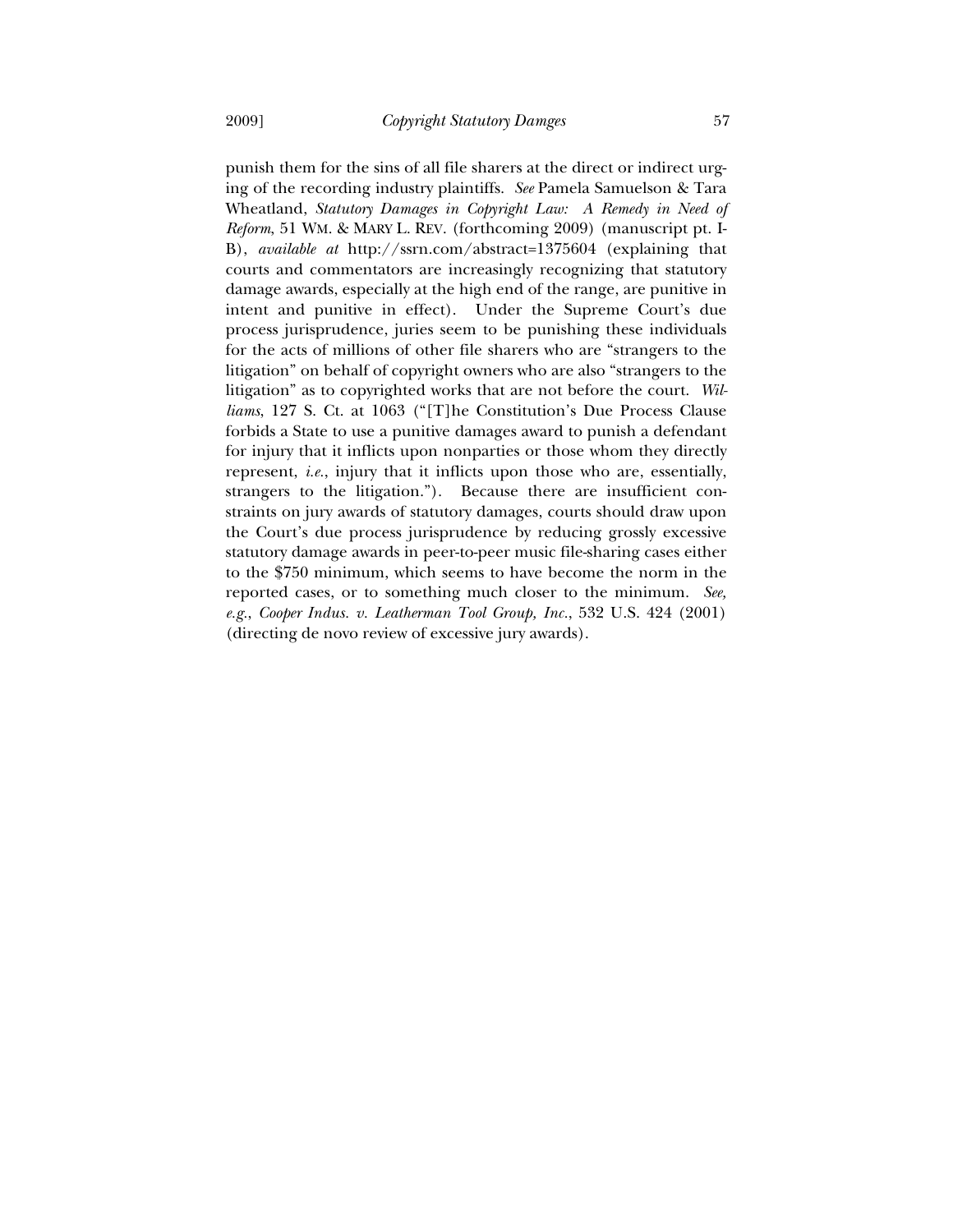## REBUTTAL

#### *Constitutional Limits on Copyright Statutory Damages*

#### Ben Sheffner†

Copyright used to be a relatively obscure subject, of interest mainly to authors, composers, artists, and the publishers, record companies, and movie studios who exploited their works. The Internet, however, has brought once-obscure copyright issues into the homes of ordinary citizens, who now have the technical ability—though not the legal right—to copy and distribute music and movies to anyone else with a web connection, all without permission from or payment to the copyright owners. This past summer witnessed perhaps a new height of public attention to copyright, as two among the thousands of individuals targeted by the major U.S. record labels for illegally downloading and "sharing" music over peer-to-peer networks went to trial. In the first case, a jury in Minneapolis awarded the plaintiffs \$80,000 per song, totaling a whopping \$1.92 million, after finding that Jammie Thomas-Rasset had willfully infringed twenty-four works. Barely a month later, a Boston jury ordered Joel Tenenbaum to pay \$675,000, or \$22,500 per song, for downloading and "sharing" thirty songs.

There is no dispute that such awards were stunningly huge. Even the victorious record labels agree. "We were shocked," said Sony Music Entertainment Deputy General Counsel Wade Leak a few days after the *Thomas-Rasset* verdict. "I suspected we were going to win, but I really thought they would come in with a lower number." Posting of Ben Sheffner to Copyrights & Campaigns, *Sony BMG Attorney: 'We were shocked' by Size of Verdict; Concedes \$1.92 Million Award Could Be Reduced on Appeal*, http://copyrightsandcampaigns.blogspot.com/2009/06/ sony-bmg-attorney-we-were-shocked-by.html ( June 20, 2009) (quoting Press Release, Columbia Law School, Aggressive Pursuit of Illegal File-Sharers Defended by Top Music-Industry Lawyer ( June 20, 2009)).

Though I support the labels' litigation campaign against individual peer-to-peer infringers, I have serious reservations about the size of the *Thomas-Rasset* and *Tenenbaum* awards. At some gut level, they just

<sup>†</sup> Ben Sheffner is a copyright attorney in Los Angeles currently employed by NBC Universal, Inc., and editor of the Copyrights & Campaigns blog. The opinions expressed here do not necessarily represent the views of any past, present, or future clients or employers.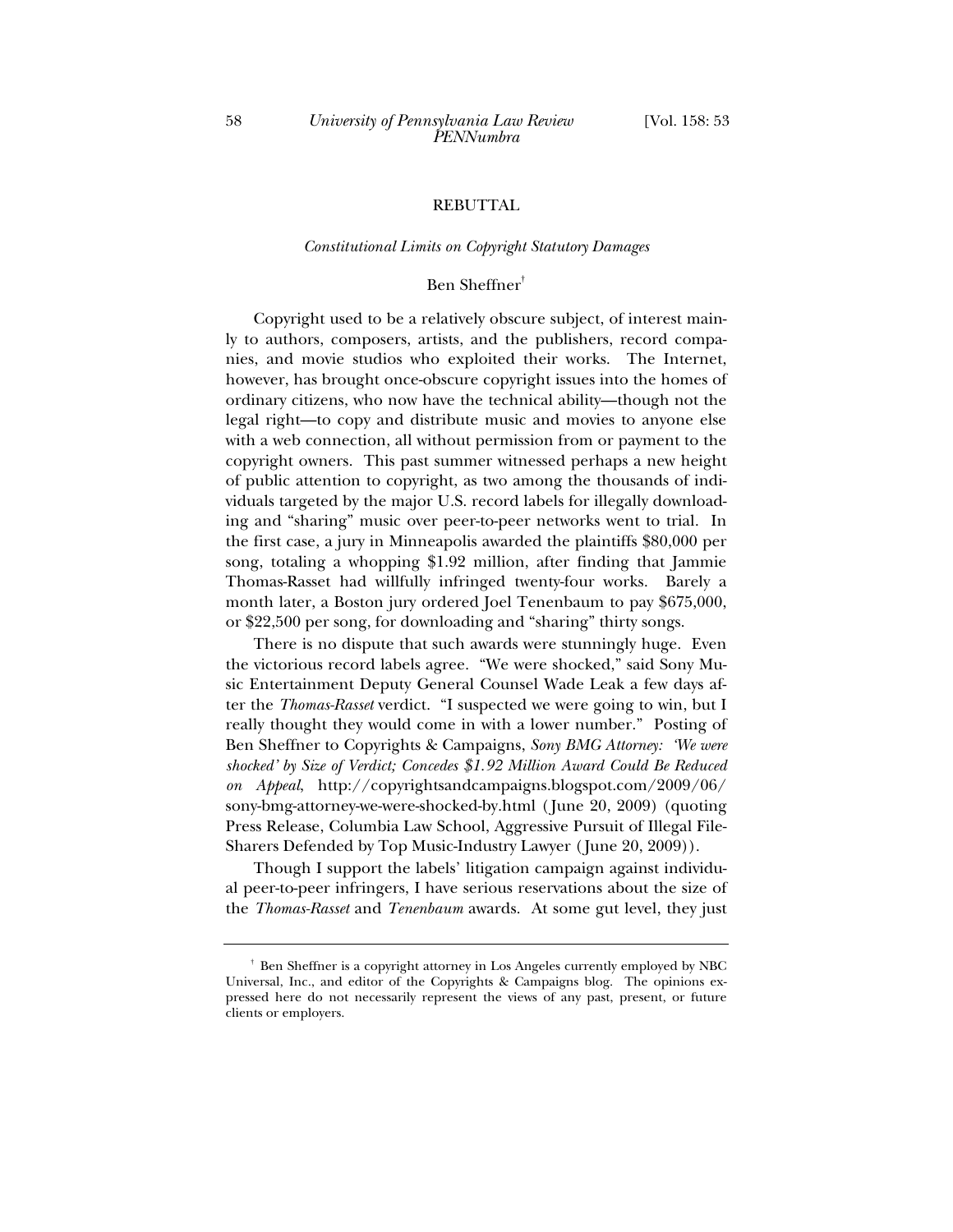feel "too big." I also fear that the public relations hit the industry took from these verdicts may eventually lead to a loss of political support for copyright owners. But we're not here to debate whether the *Thomas-Rasset* and *Tenenbaum* verdicts were "too big" for our taste, or whether they were helpful or hurtful to the music industry. Rather, we were asked to debate whether such large awards of statutory damages violate the U.S. Constitution. I believe the answer is no.

First, a little history is in order. Statutory damages have been part of the U.S. copyright landscape since the first days of the Republic. Actually, before then: the issue was discussed in the Continental Congress in 1783. *See Feltner v. Columbia Pictures Television, Inc.*, 523 U.S. 340, 350 (1998). And, in language that mirrored Britain's 1710 Statute of Anne, the First Congress included in the Copyright Act of 1790 a statutory damages provision making an infringer liable for "the sum of fifty cents for every sheet which shall be found in his or their possession." Act of May 31, 1790, § 2, 1 Stat. 124, 125. Congress has periodically increased the amount of available statutory damages over the centuries; under the most recent iteration of the Copyright Act, the jury may award statutory damages "in a sum of not less than \$750 or more than \$30,000 as the court considers just," or up to \$150,000 per infringed work if they find the infringement to be "willful." 17 U.S.C. § 504(c) (2006).

There are two justifications for permitting copyright plaintiffs to pursue statutory, rather than actual, damages. First, statutory damages "give the owner of a copyright some recompense for injury done him, in a case where the rules of law render difficult or impossible proof of damages or discovery of profits." *F.W. Woolworth Co. v. Contemporary Arts, Inc.*, 344 U.S. 228, 231 (1952) (citation omitted). Second, statutory damages may be imposed to punish the infringer, and thus deter him, and others, from further infringement. *See, e.g.*, *On Davis v. Gap, Inc.*, 246 F.3d 152, 172 (2d Cir. 2001) ("The purpose of punitive damages—to punish and prevent malicious conduct—is generally achieved under the Copyright Act through the provisions of 17 U.S.C.  $\S 504(c)(2)$ , which allow increases to an award of statutory damages in cases of willful infringement."); *L.A. News Serv. v. Reuters Television Int'l, Ltd.*, 149 F.3d 987, 996 (9th Cir. 1998) ("Because awards of statutory damages serve both compensatory and punitive purposes, a plaintiff may recover statutory damages 'whether or not there is adequate evidence of the actual damages suffered by plaintiff or of the profits reaped by defendant,' in order 'to sanction and vindicate the statutory policy of discouraging infringement.'" (citations omitted)).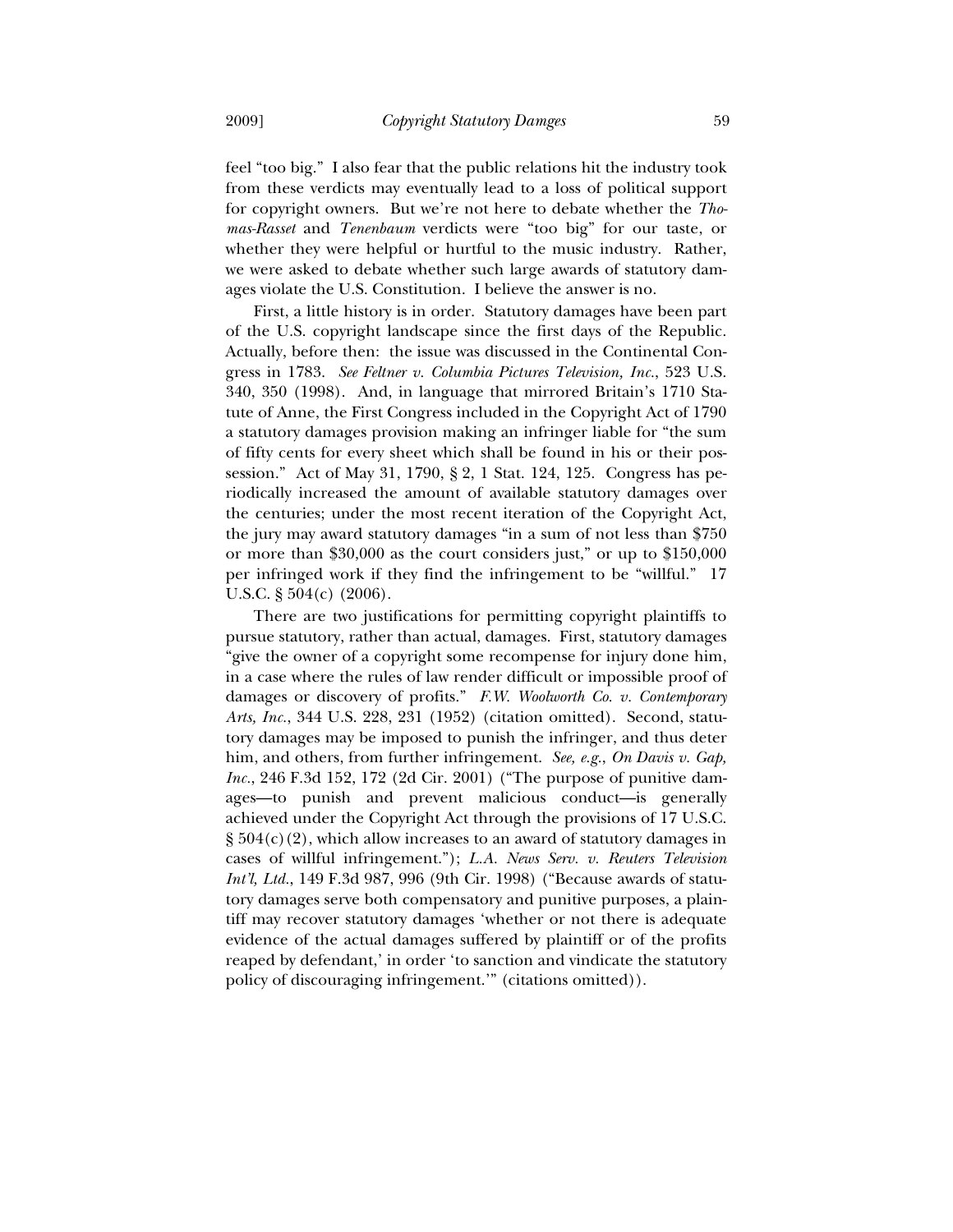Statutory damages, though their origins pre-date the Internet by centuries, are tailor-made for peer-to-peer cases like Thomas-Rasset's and Tenenbaum's. Actual damages in such cases are difficult, perhaps impossible, to calculate. Though it is tempting to say that an infringer who used KaZaA to obtain a song that costs ninety-nine cents on iTunes caused no more than ninety-nine cents in actual damages, such analysis would be flawed. For such a calculation completely ignores the distribution or "sharing" engaged in by peer-to-peer users. The songs Thomas-Rasset and Tenenbaum were found to have infringed were located in the "shared" folder of their hard drives and were downloaded by untold numbers of other KaZaA users; indeed that is the very purpose of such networks. Yet because of the way that KaZaA is configured and the lack of record-keeping by KaZaA itself, the plaintiffs were forced to admit that they are unable to determine how many others Thomas-Rasset and Tenenbaum "shared" their songs with. The availability of statutory damages prevents infringers and their facilitators from profiting from such willful blindness, whose primary intent is to thwart copyright enforcement.

Additionally, statutory damages are useful in deterring both the actual infringer and others from committing similar bad acts in the future. Compensating copyright owners for their actual losses in the case at bar is insufficient; as then-District Judge Sonia Sotomayor once ruled, "statutory damages must be sufficient enough to deter future infringements and should not be calibrated to favor a defendant by merely awarding minimum estimated losses to a plaintiff." *Top Rank, Inc. v. Allerton Lounge, Inc.*, No. 96-7864, 1998 WL 35152791, at \*1 (S.D.N.Y. Mar. 25, 1998). As the Supreme Court itself has acknowledged, peer-to-peer use involves "infringement on a gigantic scale," *Metro-Goldwyn-Mayer Studios Inc. v. Grokster, Ltd.*, 545 U.S. 913, 940 (2005), and it is the public policy of the United States that it be curbed. Imposing statutory damages on such infringers is an important tool in combating it.

Professor Samuelson argues that the Supreme Court's cases imposing limits on *punitive* damages similarly limit the imposition of *statutory* damages. Respectfully, I disagree. In *BMW of North America, Inc. v. Gore*, 517 U.S. 559 (1996), the Court made clear that its underlying concern about punitive damages was that they failed to provide "fair notice not only of the conduct that will subject [a potential defendant] to punishment but also of the severity of the penalty that a State may impose." *Id*. at 574. This concern is absent in the context of copyright statutory damages. While it is true that the statutory range of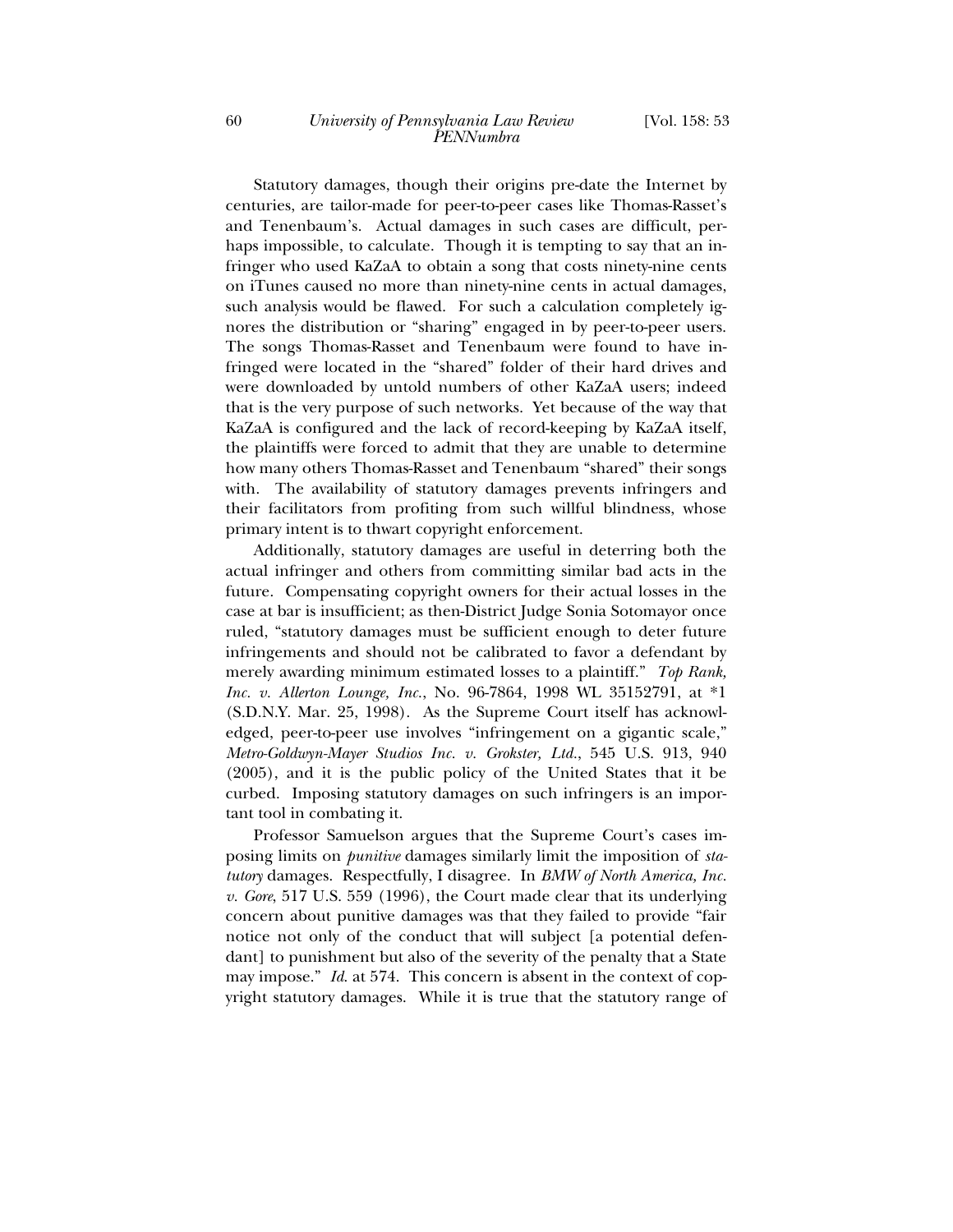\$750 to \$150,000 is broad, it is set forth in black and white at 17 U.S.C. § 504, and infringers have, at least, constructive notice of the penalties that may be imposed on them for their bad acts. The due process concerns present in the case of unlimited punitive damages are simply not present here.

Moreover, attempting to impose *Gore*'s rubric for analyzing punitive damages awards on copyright statutory damages awards involves attempting to pound the proverbial square peg into a round hole. *Gore* set forth three "guideposts" for determining whether a punitive damages award is unconstitutionally excessive: 1) the "degree of reprehensibility" of the defendant's conduct, *id.* at 575; 2) the ratio between the punitive and actual damages, *id.* at 580; and 3) "the civil or criminal penalties that could be imposed for comparable misconduct," *id.* at 583. But at least two of those don't work in the context of statutory damages. We can debate how "reprehensible" infringers like Thomas-Rasset and Tenenbaum are; I agree that they aren't the worst of the worst. But saying, for example, they're in the mid-range of reprehensibility doesn't tell us much about where in the statutory range the award should fall; as we saw with Thomas-Rasset, even an award in the middle of the range can represent an enormous sum when multiplied by the number of infringed works (and keep in mind that the plaintiffs sued on only a tiny fraction of the 1702 songs she was caught "sharing").

Further, *Gore* guideposts two and three don't work at all with copyright statutory damages. In many copyright cases (*Thomas-Rasset* and *Tenenbaum* included), it is impossible to compare actual to statutory damages because, as noted above, it is difficult or impossible to *measure* actual damages. Indeed, statutory damages exist in part to relieve copyright owners of the burden of proving up actual damages where, as a practical matter, they cannot. *See F.W. Woolworth Co. v. Contemporary Arts, Inc.*, 344 U.S. 228, 231 (1952). And it makes no sense to speak of comparing the actual damages with "the civil or criminal penalties that could be imposed for comparable misconduct," *Gore*, 517 U.S. at 583; statutory damages *are* the "civil . . . penalties" that Congress has chosen to impose on copyright infringers. If we're going to debate the constitutionality of statutory damages, we're going to have to do so under the much more deferential standard set forth in *St. Louis, Iron Mountain & Southern Railway v. Williams*, 251 U.S. 63 (1919)—under which, as far as I am aware, no award has ever been invalidated.

Reasonable people can disagree over the proper amount of statutory damages for individual non-profit infringers like Thomas-Rasset and Tenenbaum. I, for one, would likely be willing to trade a signifi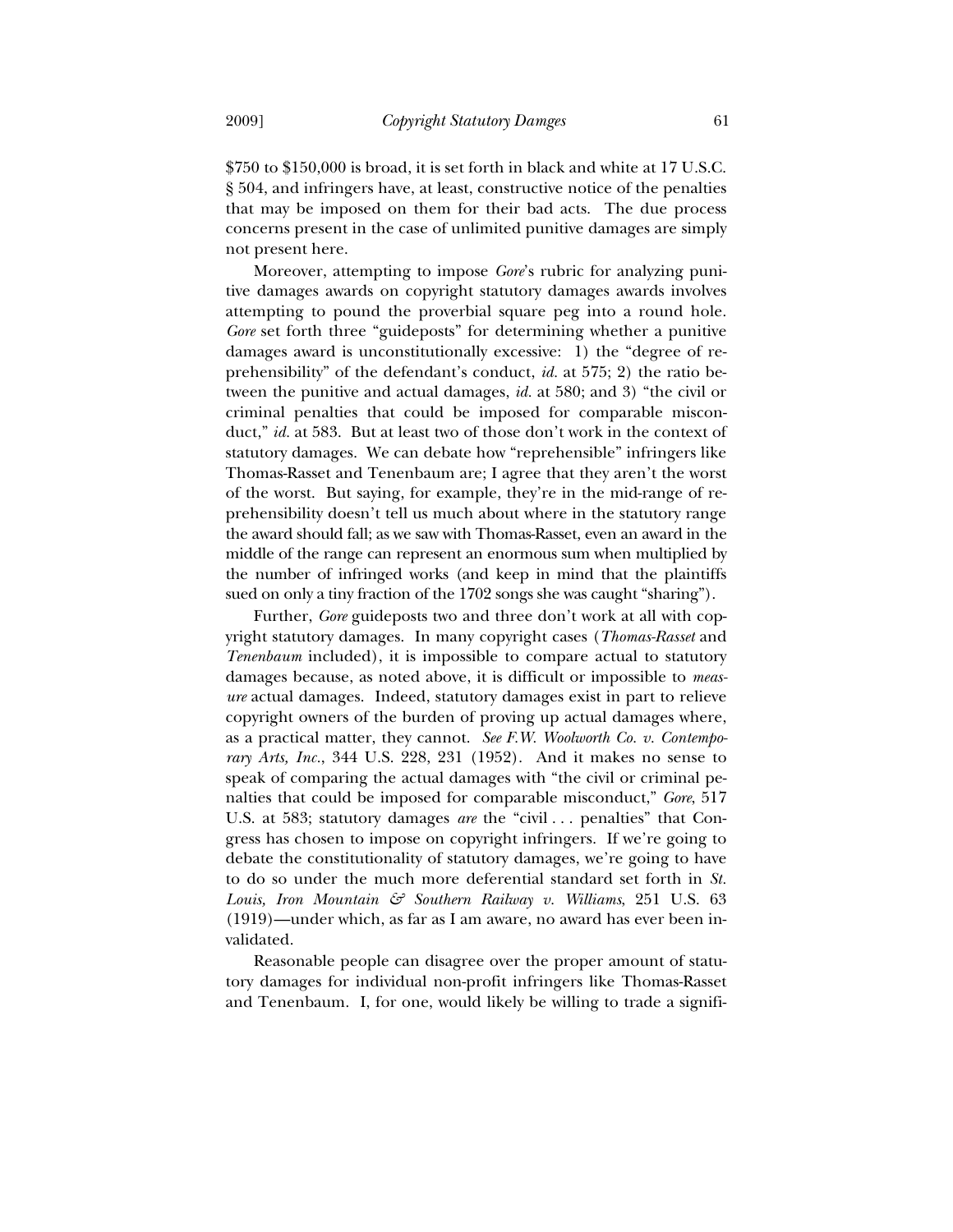cantly lower range of available damages for a cheap and streamlined process for adjudicating such cases. *See, e.g.*, Mark Lemley & R. Anthony Reese, *Reducing Digital Copyright Infringement Without Restricting Innovation*, 56 STAN. L. REV. 1345 (2004) ("Another way to reduce the cost of enforcement is to create some sort of quick, cheap dispute resolution system that enables copyright owners to get some limited relief against abusers of peer-to-peer systems . . . ."). But these are essentially legislative choices. Those who are outraged by the recent high, and high-profile, statutory damages awards in copyright cases should take their case to Congress, and argue for a change in the statute. I suspect that they are instead focusing on untested constitutional arguments because they realize that, unlike many in academia and the copyleft or "free culture" movement, members of Congress view Internet piracy as a serious problem, deserving of serious punishment. I doubt that the Supreme Court will interfere with Congress's judgment on this subject. As Justice Ginsburg noted in a different context, "[T]his Court has been . . . deferential to the judgment of Congress in the realm of copyright." *Eldred v. Ashcroft*, 537 U.S. 186, 198 (2003). I expect the Court to exhibit similar deference should the issue of the constitutionality of large copyright statutory damages awards ever reach its docket.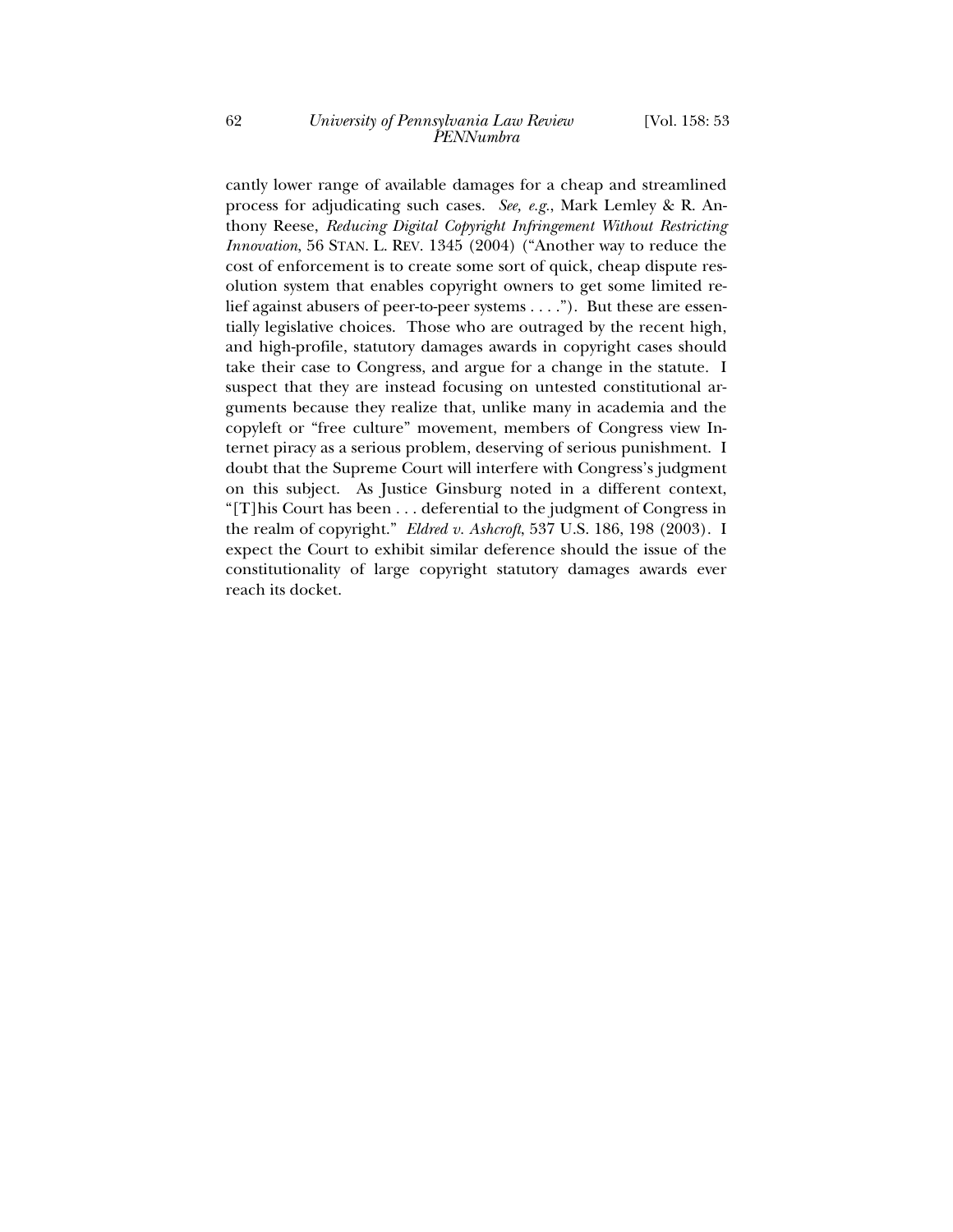#### CLOSING STATEMENT

## *Adapting the Supreme Court's Guideposts on Punitive Awards to Copyright Statutory Damages*

#### Pamela Samuelson

I agree with Ben Sheffner that the jury awards of statutory damages against Jammie Thomas-Rasset and Joel Tenenbaum in peer-to-peer file-sharing copyright cases were "stunningly huge." He and I also agree that statutory damage awards for willful copyright infringement are often punitive in nature. We may even agree that the *Thomas-Rasset* and *Tenenbaum* awards are so stunningly high as to be punitive. These points of agreement are important keystones in my argument that the \$1.92 million award in the *Thomas-Rasset* case and the \$675,000 award in the *Tenenbaum* case were grossly excessive and should be reduced in keeping with the Supreme Court's modern due process jurisprudence.

Where Sheffner and I mainly differ is in our interpretations of history and our perspectives on the second and third "guideposts" for judging when punitive awards are constitutionally suspect under that jurisprudence.

Sheffner's assertion that "[s]tatutory damages have been part of the U.S. copyright landscape since the first days of the Republic" conveys the impression that statutory damages are such a tried and true part of U.S. history that they cannot possibly be unconstitutional. However, the fifty-cent-per-sheet penalty awardable under the Copyright Act of 1790 is importantly different from the statutory damage regime under the Copyright Act of 1976. Apples and oranges may both be fruits, but we all know that apples and oranges are very distinct varieties of fruit. The 1790 per-sheet penalty is likewise fundamentally distinct from the statutory damage regime in the 1976 Act.

For one thing, the 1790 provision was explicitly designated as "punish[ment]." Act of May 31, 1790, § 2, 1 Stat. 124, 125. Half of each award was statutorily required to go to the U.S. treasury. *Id.* The penalty was fixed in amount, had no relationship to the actual damage that the copyright owner suffered, and was not justified on the ground that it was sometimes difficult to prove actual damages. Because of the penal, quasi-criminal nature of this remedy, courts tended to construe it very narrowly. In *Rogers v. Jewett*, 20 F. Cas. 1114, 1115 (C.C.D. Mass. 1858), for instance, the court denied a copyright owner's re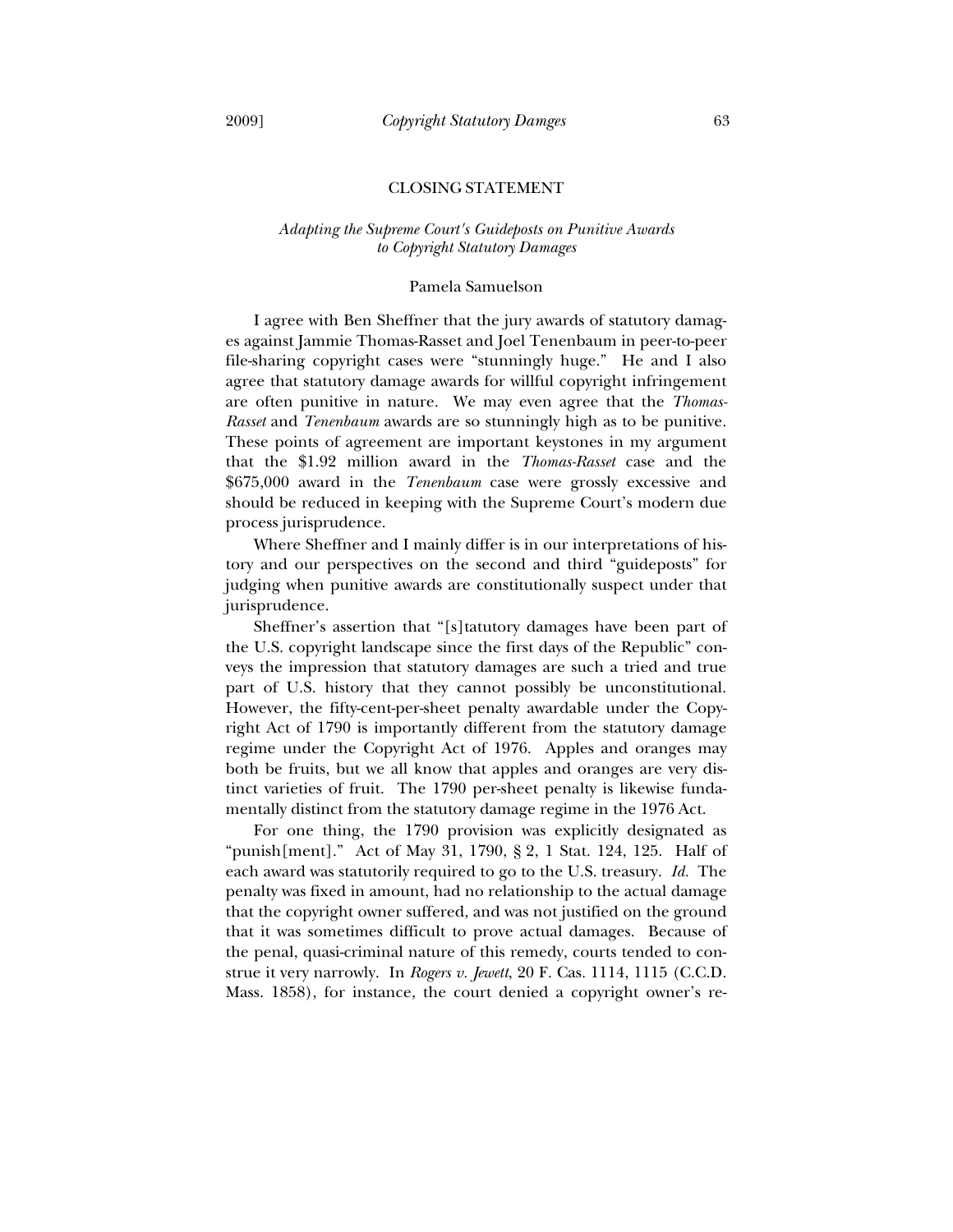quest for a per-sheet penalty award because the "highly penal" nature of this award meant that it should be strictly construed, and the defendant had copied only part of the plaintiff's book, not the whole thing. Per-sheet penalties were, moreover, only available for infringing sheets actually in the possession of the defendant. *See, e.g.*, *Backus v. Gould*, 48 U.S. (7 How.) 798 (1849) (reversing a jury verdict for \$2,069.75 because this award had been based on the number of infringing sheets that the defendant had printed when the statute called for the penalty to be available only for the infringing sheets in the defendant's possession). Per-sheet penalty awards were, in fact, relatively uncommon in the nineteenth century. Most copyright owners challenged infringement in equity because they wanted injunctive relief and an accounting of the defendant's profits that only equity courts could provide; equity could not award penalties.

The legislative history of the Copyright Act of 1909 is replete with expressions of dissatisfaction with the per-sheet penalty as a signal failure of the nineteenth century copyright regime. *See, e.g.*, Proceedings of the Second Session of the Conference on Copyright (Nov. 1-4, 1905) (complaining about inadequacies of the per-sheet penalty), *in* 2 LEGISLATIVE HISTORY OF THE 1909 COPYRIGHT ACT 1, 243 (E. Fulton Brylawski & Abe Goldman eds., 1976). To address the need for penal remedies, Congress created a new and separate criminal provision for willful infringements for profit. The new civil statutory damage regime was created as an alternative to recovery of actual damages to the plaintiff and defendant's profits. The primary purpose of this alternative award was to provide some compensation to copyright owners when damages and profits were difficult to prove. The provision explicitly stated that statutory damages "shall not be regarded as a penalty." Copyright Act of 1909, Pub. L. No. 60-349, § 25, 35 Stat. 1075, 1081.

In keeping with this non-penal purpose, courts generally construed the 1909 Act's statutory damage provision with some circumspection. Some courts, for instance, refused to order defendants to pay statutory damages when actual damages or profits could be proven. *See, e.g.*, *Zeigelheim v. Flohr*, 119 F. Supp. 324, 329 (E.D.N.Y. 1954). Some judges also reduced statutory damage awards when actual damages or profits were substantially smaller. *See, e.g.*, *Turner & Dahnken v. Crowley*, 252 F. 749, 754 (9th Cir. 1918) (reducing a \$7000 statutory damage award to \$560, the estimated profit the defendant had made from infringement).

The 1976 Act's legislative history reveals that Congress wanted to create a more nuanced statutory damage regime than the 1909 Act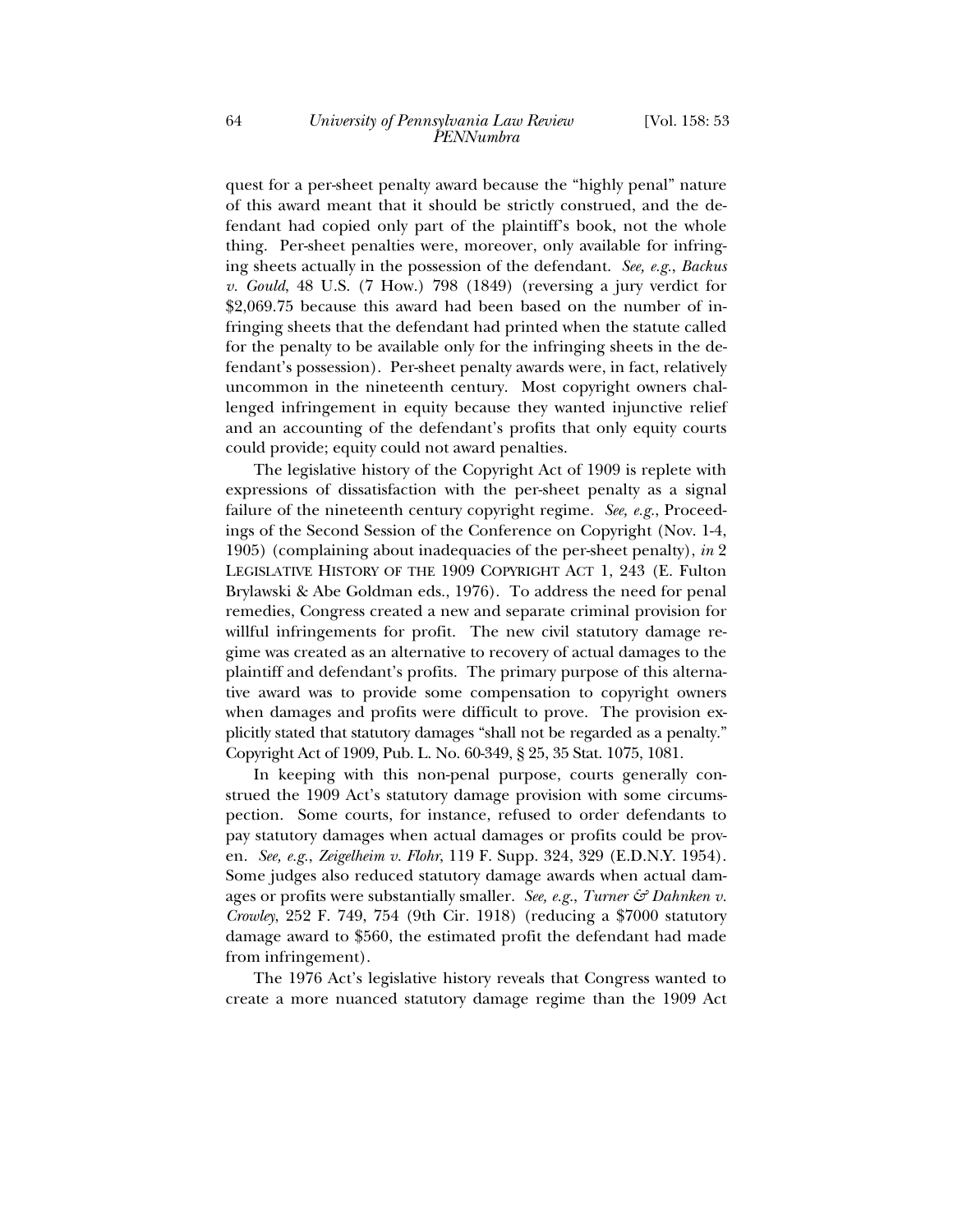provided. For the exceptional cases of innocent infringement, it established a lower minimum award. For ordinary infringement cases, Congress created a wider range within which statutory awards could be made, but sought to cabin the risk for excessive awards by shifting to a "per infringed work" standard. *See* 17 U.S.C. § 504(c) (2006). Congress expected courts to consider actual damages and profits in the process of assessing statutory damages.

The main novelties of the 1976 Act's statutory damage regime were twofold. The first was its introduction of a wholly new enhanced statutory damage award level for willful infringements, which Congress expected to be used in exceptional cases (e.g., against professional counterfeiters). The second was its limitation on the availability of statutory damages to copyright owners who promptly registered copyrights within three months of the work's publication. Penal functions of copyright law were mainly to be fulfilled through the criminal infringement provisions, as in the 1909 Act.

A closer look at the 1790 and 1976 Acts and the history that undergirds them thus reveals insufficient continuity in statutory damages as a remedy in U.S. copyright law to insulate particular awards under the 1976 Act regime from constitutional challenge.

Tara Wheatland and I argue in our recent article on statutory damages that courts have failed to recognize and abide by the tripartite structure that Congress intended to be used for awarding statutory damages in copyright cases. *See* Pamela Samuelson & Tara Wheatland, *Statutory Damages in Copyright Law: A Remedy in Need of Reform*, 51 WM. & MARY L. REV. (forthcoming 2009), *available at* http://ssrn.com/abstract=1375604. Part III of *Statutory Damages* demonstrates that a set of principles can be derived from the statutory damage case law that would comport with Congressional intent as well as due process jurisprudence. If courts followed these principles, grossly excessive and obviously punitive awards, such as those in the *Thomas-Rasset* and *Tenenbaum* cases, would not happen, and it would not be necessary to invoke the Supreme Court's due process jurisprudence to ensure that such awards were constitutionally sound. However, because courts have yet to self-consciously develop a principled jurisprudence of statutory damage awards, we join the voices of several other commentators, including treatise author William Patry, and several courts that have opined that the Supreme Court's due process jurisprudence requires that grossly excessive statutory damage awards in copyright cases be reduced. *See, e.g.*, 6 WILLIAM F. PATRY, PATRY ON COPYRIGHT § 22:181 (2009) (arguing that the award in *UMG Recordings, Inc. v. MP3.com, Inc.* was "hardly necessary as a deterrent for a de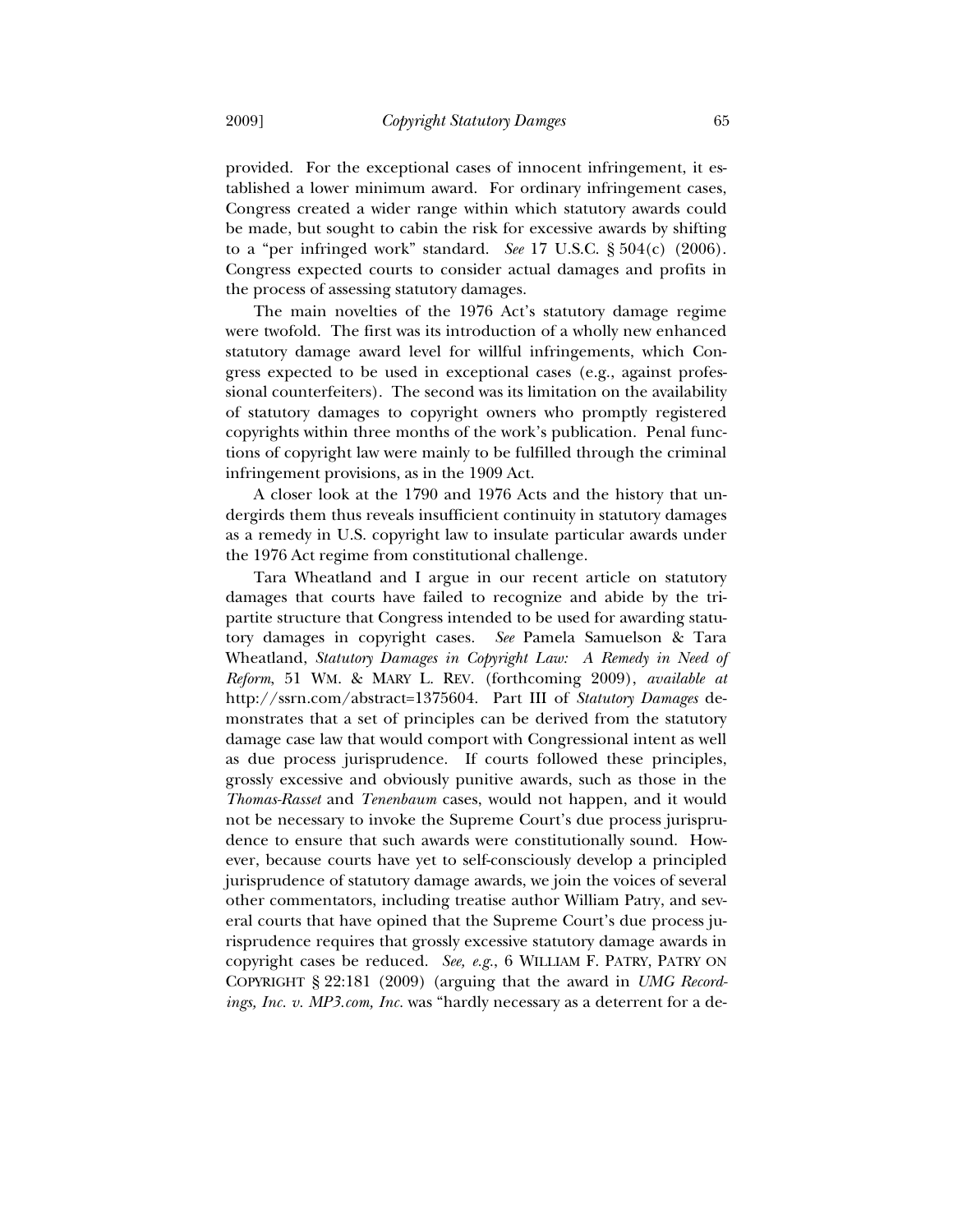fendant who had not made a penny in profits off its use, and where plaintiff had conceded that it could not prove any actual damages" and inconsistent with the Supreme Court's due process jurisprudence on punitive awards). *See also* Samuelson & Wheatland, *supra* (manuscript at 26 n.163) (citing cases and commentary opining that due process limits copyright statutory damage awards).

The concern of the first "guidepost" set forth in *BMW of North America, Inc. v. Gore*, 517 U.S. 559 (1996), for judging whether punitive damage awards are so grossly excessive as to violate due process is the relative reprehensibility of the defendant's conduct. Higher punitive awards are obviously appropriate for highly reprehensible conduct. This guidepost is adaptable to copyright cases, as Sheffner seems to agree.

Sheffner contests the applicability of the second guidepost which focuses on the ratio between the actual damage suffered and the amount actually awarded—because statutory damages are designed for situations where actual damages are difficult to prove. He may be right that this includes peer-to-peer file sharing. Yet, consider this: If the record labels had not promptly registered the copyrights in their sound recordings, the jury would have been required to estimate actual damages from Thomas's downloading of those twentyfour songs. That award would almost certainly have been a lot closer to \$750 per song than to the \$80,000 per song actually awarded, and probably less than the statutory damage minimum. I agree with Sheffner that Thomas-Rasset and Tenenbaum may have contributed to additional damage (although not necessarily to the plaintiffs in these cases) by making other songs available to peer-to-peer file sharers, and this can be considered when setting statutory damages. But making copies of protected works available to others is not copyright infringement in the United States (because it is not a distribution of a copy), and only speculation, not evidence, exists that Thomas-Rasset or Tenenbaum actually facilitated other infringements.

A more general point, though, is that the 1976 Act legislative history contemplates that courts would consider actual damages (or an approximation of them) in setting statutory damages. *Cf.* H.R. REP. No. 94-1476, at 161 (1975) ("[T]he plaintiff in an infringement suit is not obliged to submit proof of damages and profits and may choose to rely on the provision for *minimum* statutory damages." (emphasis added)). And courts routinely mention actual damages suffered by plaintiffs or the defendant's profits attributable to infringement in setting statutory damages. *See, e.g.*, *Twin Peaks Prods., Inc. v. Publ'ns Int'l, Ltd.*, 996 F.2d 1366, 1380-82 (2d Cir. 1993) (affirming a \$120,000 statutory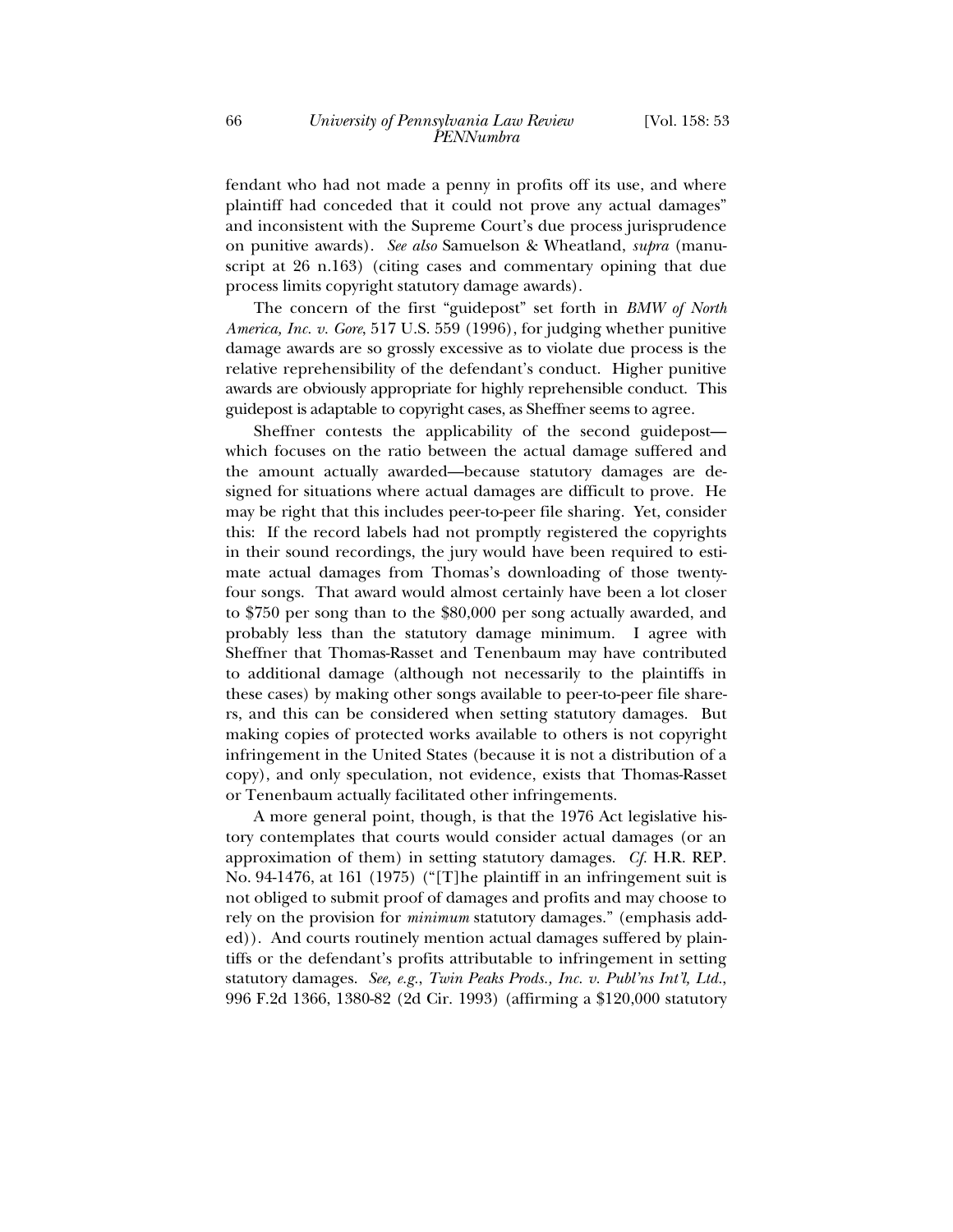damage award where plaintiff alleged \$125,000 in actual damages); *see also New Line Cinema Corp. v. Russ Berrie & Co.*, 161 F. Supp. 2d 293, 303 (S.D.N.Y. 2001) ("New Line's statutory damages should be commensurate with the actual damages incurred . . . ."). Because of this, the second *Gore* guidepost is applicable in the copyright context.

The third *Gore* guidepost focuses on other civil awards that might be rendered as to the conduct at issue. Sheffner is right that the Court in *Gore* mentions notice as one factor to be considered; it regarded BMW as having insufficient notice that an Alabama court might award two or four million dollars in punitive damages for having made a few minor repairs to new cars which were not revealed to BMW customers. *State Farm* and other post-*Gore* cases, however, hardly mention notice. Constructive notice that a certain penalty may be awarded is, moreover, insufficient to shield awards from due process review. *See, e.g.*, *United States v. Bajakajian*, 524 U.S. 321, 334 (1998) (finding a due process violation in the application of a forfeiture provision); *Rubinstein v. Adm'rs of the Tulane Educ. Fund*, 218 F.3d 392, 403- 09 (5th Cir. 2000) (reducing punitive damage award under equal employment laws even though it was below the statutory maximum). Finally, it is far from clear that the *St. Louis Railway* case on which Sheffner relies is still good law under modern due process jurisprudence.

We agree with Blaine Evanson that the main focus in the analysis of the third guidepost should be on how carefully the legislature calibrated the statutory damage provisions to achieve just results. Blaine Evanson, *Due Process in Statutory Damages*, 3 GEO. J.L. & PUB. POL'Y 601, 628-37 (2005). Wheatland and I have concluded that Congress has not carefully tailored the copyright statutory damage provision enough to avert arbitrary, capricious, and grossly excessive awards, as in the *Thomas-Rasset* and *Tenenbaum* cases.

In view of the \$750 per-song minimum awards in a dozen other peer-to-peer file-sharing-of-music cases, the awards in the *Thomas-Rasset* and *Tenenbaum* cases should be reduced. In keeping with the Supreme Court's ruling in *Phillip Morris USA v. Williams*, 127 S. Ct. 1057 (2007), these young and foolish defendants should not be excessively punished for the sins of other file-sharers as to music whose copyright owners are strangers to the *Thomas-Rasset* and *Tenenbaum* litigations. Oddly enough, these defendants would almost have been better off if they had been charged with criminal copyright infringement, for the proof standard for willful infringement would have been higher and the maximum fine that could be levied was \$250,000, *see* 18 U.S.C. §§ 2319, 3571(b)(3) (2006), one-eighth of the civil award levied against Thomas-Rasset and one-third that against Tenenbaum.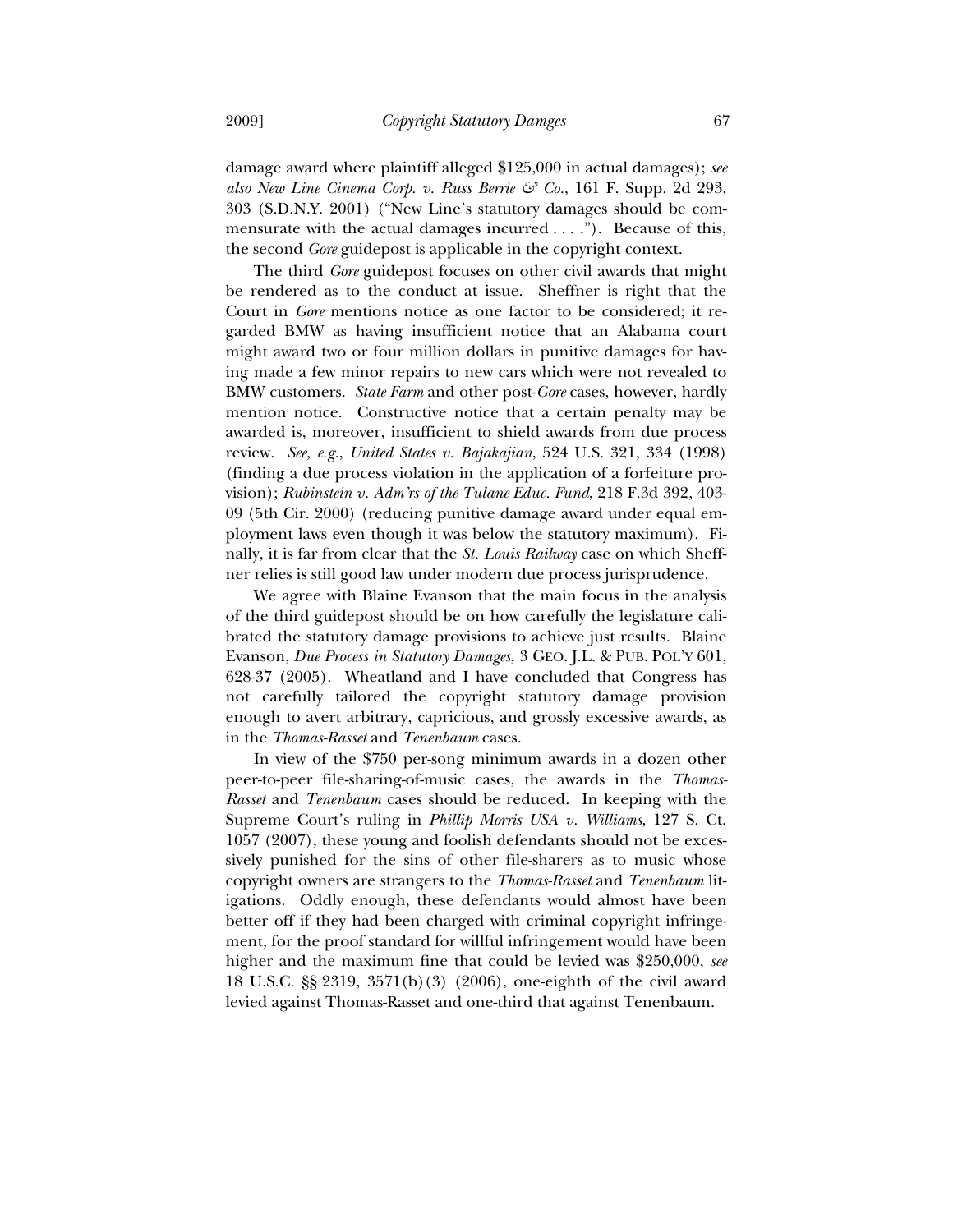## CLOSING STATEMENT

## *Historical Claims About Statutory Damages and the Inapplicability of* BMW v. Gore

#### Ben Sheffner

Professor Samuelson writes that comparing ancient statutory damages awards to those of the present day is comparing apples and oranges. I will happily concede that the world in which copyright owners operated in 1790 is vastly different than the one in which they find themselves today. But my overall point stands: Statutory damages, which need not correlate closely with actual damages, have long been an important feature of U.S. copyright law. They compensate the plaintiff for its loss (which may be difficult or impossible to calculate) and punish the infringer, thus sending a deterrent message both to the defendant and to other potential infringers. Statutory damages' lengthy history does not, by itself, insulate the concept from constitutional challenge, but it puts the issue in context and demonstrates that awards that lack a close connection to actual damages are no novelty. Professor Samuelson also uses history where she believes it serves her argument. Her Closing Statement relies on what has become a central trope of copyright critics: Once upon a time, copyright law was properly balanced between private interests and the public good, but sometime, in the not-too-distant past, things went awry. Heavily influenced by rapacious lobbyists for Big Content, a compliant Congress increased the scope and term of copyright and increased the penalties beyond all reason. *But cf.* Justin Hughes, *Copyright and Incomplete Historiographies: Of Piracy, Propertization, and Thomas Jefferson*, 79 S. CAL. L. REV. 993, 998-1046 (2006) (discussing, and discrediting, claims by copyright reformers that the terms "piracy" and "intellectual property" are recent in origin).

At least in the case of statutory damages, I was surprised to learn recently that the modern-day limits are in certain cases significantly *lower* than those under the 1909 Act. In a criticism of an early draft of Professor Samuelson's recent article on statutory damages, Thomas Sydnor, of the Progress & Freedom Foundation, ran the numbers, adjusted for inflation, and came up with this rather striking table: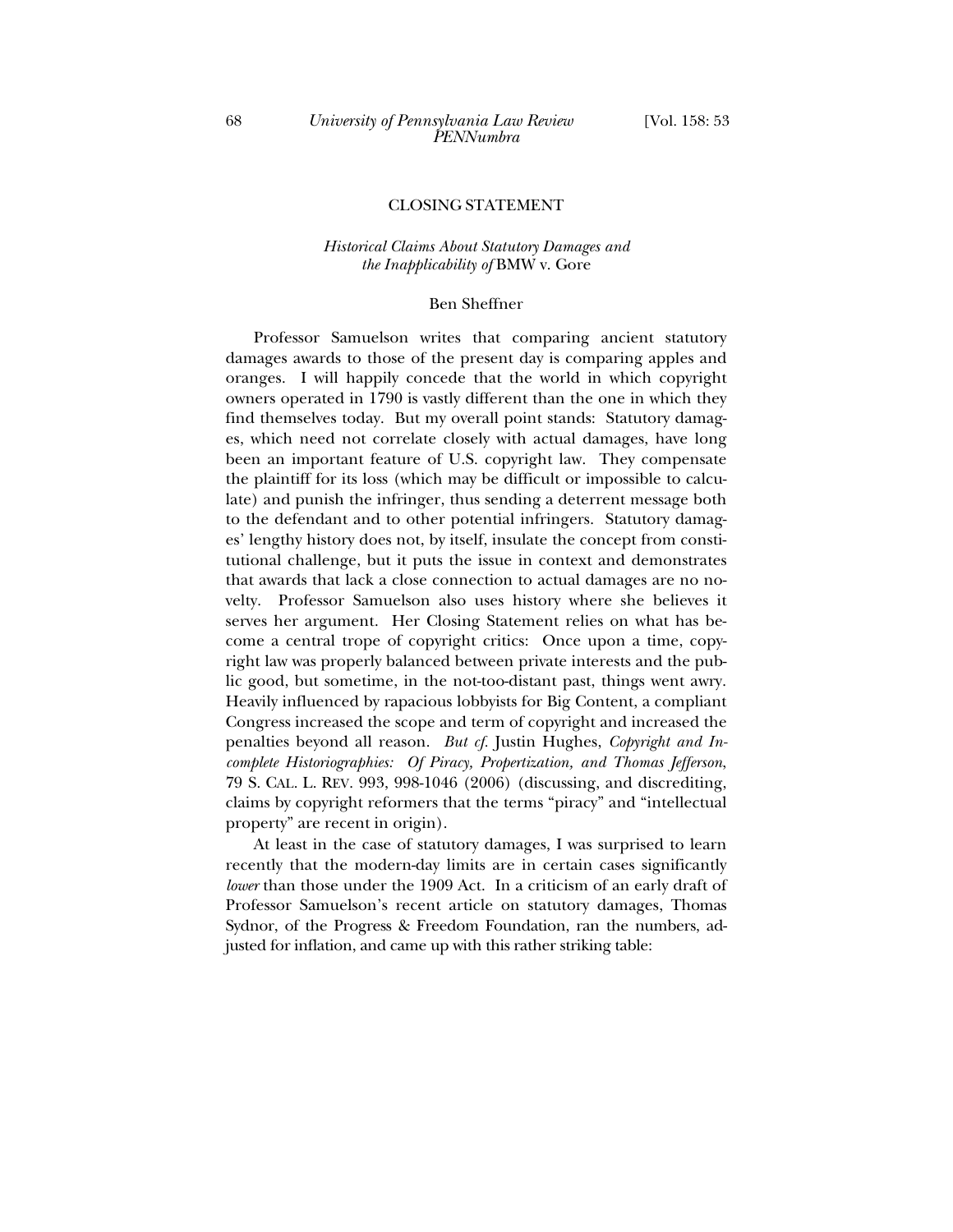| Year | Innocent-<br>infringer<br>minimum | minimum | Non-innocent Non-innocent<br>maximum | Willful-<br>infringer<br>maximum |  |
|------|-----------------------------------|---------|--------------------------------------|----------------------------------|--|
| 1909 | \$5814                            | \$5814  | \$116,279                            | \$116,279                        |  |
| 2008 | \$200                             | \$750   | \$30,000                             | \$150,000                        |  |

**Table 1: Statutory Damages Ranges (1909 vs. 2008)**

Posting of Thomas Sydnor to PFF Blog, The 'Lessigation' of Copyright Scholarship: A Review of *Statutory Damages in Copyright Law: A Remedy in Need of Reform* (Part I), http://blog.pff.org/archives/2009/07/ the\_lessigation\_of\_copyright\_scholarship\_a\_review.html (July 1, 2009, 4:43 PM EST). Most significantly, measured in 2008 dollars, the maximum statutory damages for "regular" (i.e., non-willful) infringement was almost four times *greater* in 1909 than in 2008: \$116,279 vs. \$30,000 per work. Similarly, each of the relevant limits has fallen from 1976 to 2008, when measured in constant dollars:

**Table 2: Statutory Damages Ranges (1976 vs. 2008)** 

| Year | Innocent-<br>infringer<br>minimum | Non-innocent Non-innocent<br>minimum | maximum  | Willful-<br>infringer<br>maximum |
|------|-----------------------------------|--------------------------------------|----------|----------------------------------|
| 1976 | \$378                             | \$946                                | \$37,839 | \$189,124                        |
| 2008 | \$200                             | \$750                                | \$30,000 | \$150,000                        |

*Id.* If one is to attack statutory damages, one cannot credibly do so by arguing that the maximum permissible awards have only recently increased to unacceptable levels.

Professor Samuelson points out that her article urging statutory damages reform includes a "set of principles [that] can be derived from the statutory damage case law that would comport with Congressional intent as well as with due process jurisprudence." I gather that Professor Samuelson would have courts apply this set of principles and strike down or reduce statutory damages awards that fail to comport with them. While some of the principles she suggests have merit as a

Values in rounded 2008 CPI-adjusted dollars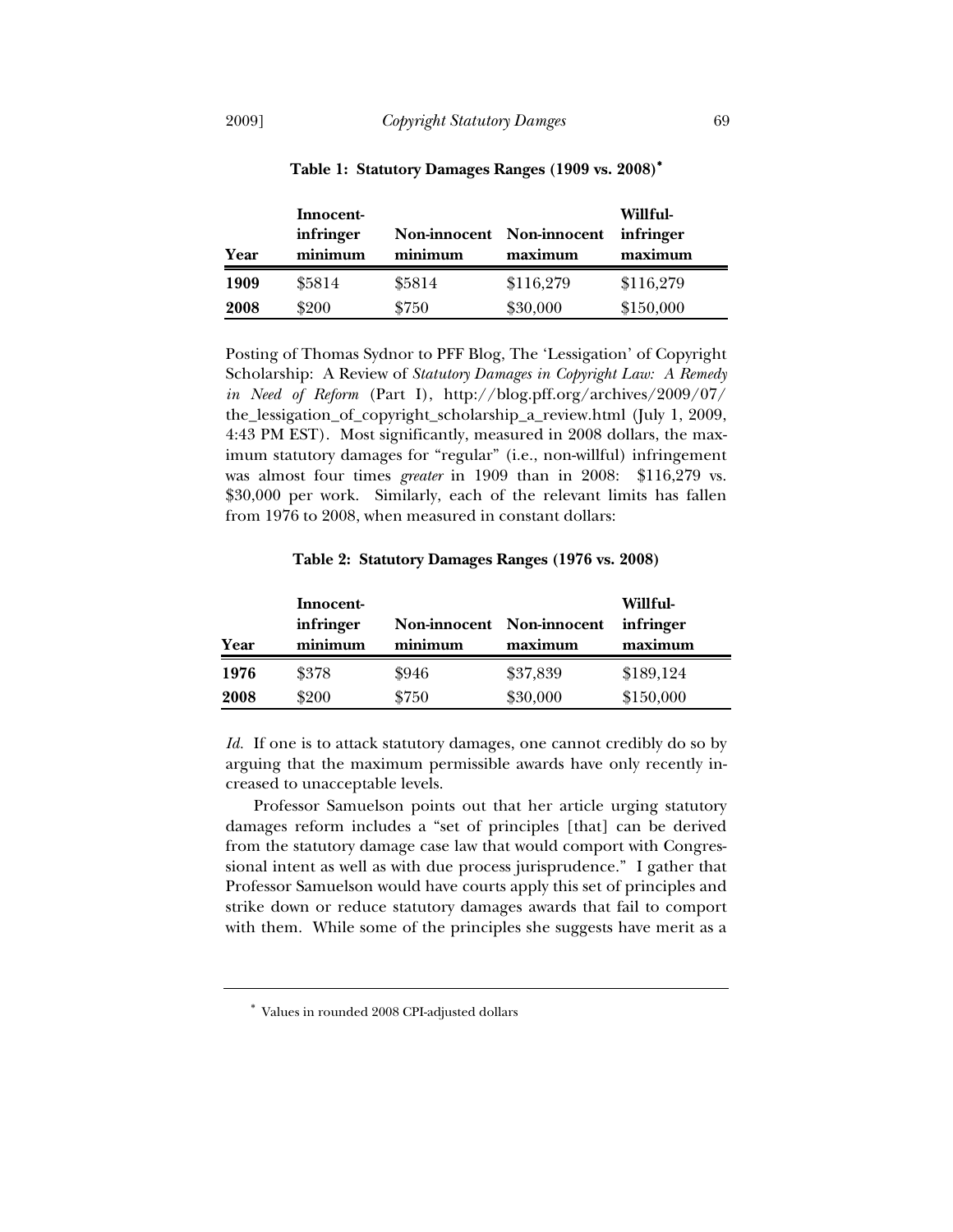matter of policy, I find the prospect of using those principles as a basis for constitutional decisionmaking wrongheaded.

First, to the extent one can accurately divine Congressional intent, it seems clear from the legislative history of the most recent amendment to the statutory damages provisions of the Copyright Act that Congress had every intention of increasing awards against those who use the Internet to infringe. *See* H.R. REP. NO. 106-216, at 3 (1999) ("Many computer users are either ignorant that copyright laws apply to Internet activity, or they simply believe that they will not be caught or prosecuted for their conduct."); *id.* at 2 (stating that the increased statutory damages range is necessary to provide "more stringent deterrents to copyright infringement and stronger enforcement of the laws").

But more fundamentally, it seems strange to say that courts should divine Congressional intent, and then strike down as unconstitutional statutory damages awards that purportedly contravene such intent. If Congress believes that the statutory damages range it has set has resulted in excessive awards, then the solution is to amend the Copyright Act and to lower the range and save the Jammie Thomas-Rassets and Joel Tenenbaums of the world from financial ruin. As far as I am aware, not a single member of Congress has proposed amending 17 U.S.C. § 504 since last summer's highly-publicized verdicts, which suggests Congressional acquiescence in, if not embrace of, the juries' handiwork.

Professor Samuelson states that in creating a new, enhanced statutory damages limit for "willful" infringers in the 1976 Act, Congress "expected" the heightened awards to be limited to "professional counterfeiters." But even accepting that was indeed Congress's expectation, the limitation to "professional counterfeiters" is simply not in the statute. As William Patry explains in his treatise,

Neither the Act nor the legislative history attempts to define "willfulness." The courts have developed two basic approaches: (1) actual knowledge of the actual consequences of one's conduct, or (2) actual or constructive knowledge of such consequences, which may include reckless disregard for the possibility that the conduct is infringing. The Ninth Circuit takes the first, more restrictive, approach, limiting willfulness to actual knowledge, although not requiring a specific intent to infringe. The Second and Seventh Circuits permit actual or constructive knowledge. Maliciousness is not required under either approach.

6 WILLIAM F. PATRY, PATRY ON COPYRIGHT § 22:180 (2009) (footnotes omitted) (citing *Danjaq LLC v. Sony Corp.*, 263 F.3d 942, 959 (9th Cir. 2001); *Yurman Design, Inc. v. PAJ, Inc.*, 262 F.3d 101, 112 (2d Cir. 2001)).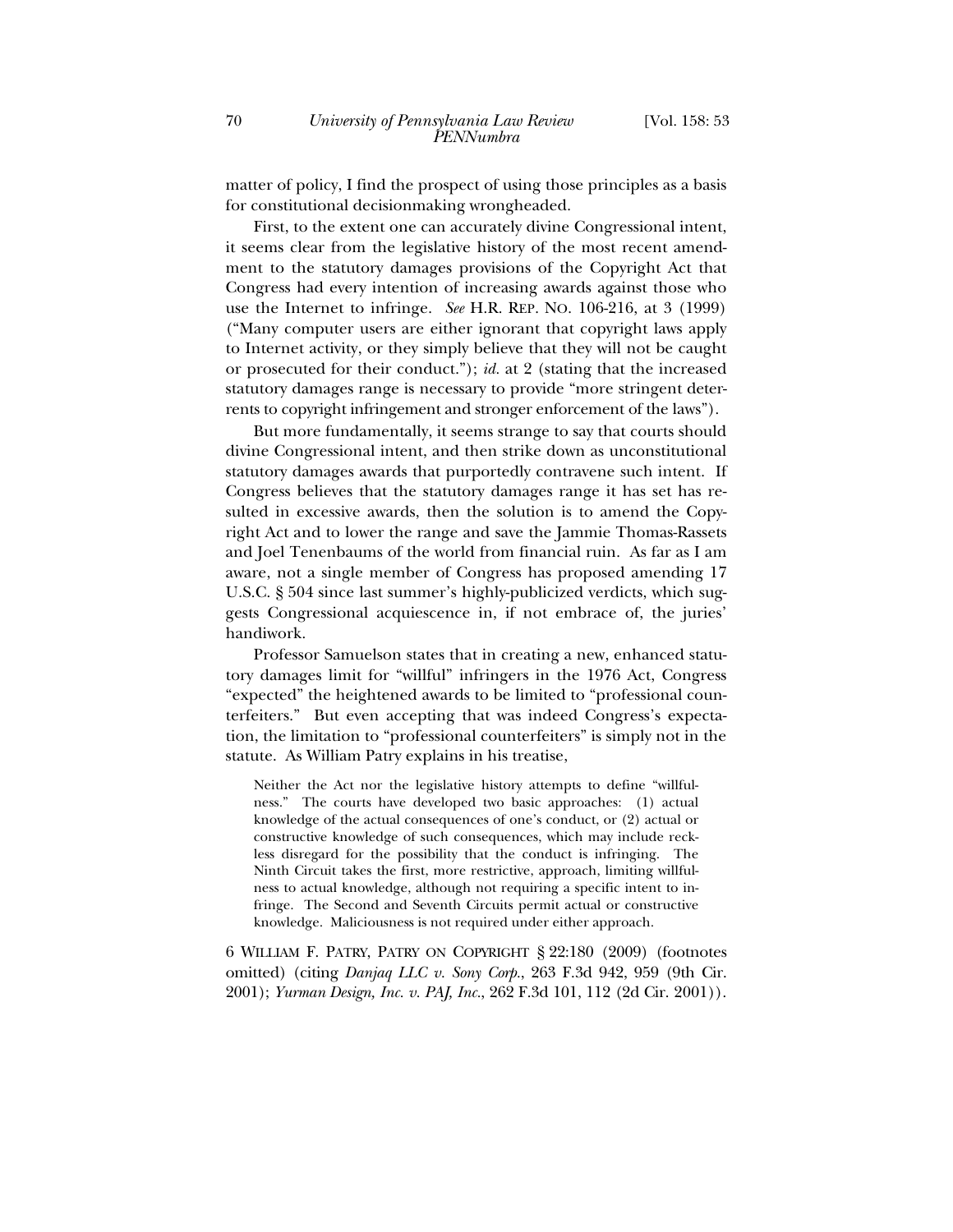Moreover, even noncommercial infringers—those who do not seek monetary profit from their acts, *but see A&M Records*, *Inc. v. Napster*, *Inc.*, 239 F.3d 1004, 1015 (9th Cir. 2001) ("[R]epeated and exploitative copying of copyrighted works, even if the copies are not offered for sale, may constitute a commercial use.")—can cause enormous harm to copyright owners, sometimes even more than "professional counterfeiters." To illustrate, imagine two infringers on the Internet. One offers songs at fifty cents each, significantly undercutting iTunes' standard price of ninety cents. The other offers songs for free, thus reaping no revenue or profit at all. But which one causes more harm to the copyright owner? Likely, the latter. Certainly it is appropriate for a harsh sanction to attach to both forms of infringement.

Professor Samuelson's counterfactual in which the plaintiffs in the *Thomas-Rasset* and *Tenenbaum* cases were required to prove their actual damages is interesting, but I am not sure what it proves. She submits that the amount "would almost certainly have been a lot closer to \$750 per song than to the \$80,000 per song actually awarded, and probably less than the statutory damage minimum." I am not convinced. The record labels conceded that it was "impossible" for them to measure the amount of actual damages, because KaZaA's configuration prevents third-party knowledge of transfers between peers. The juries thus did not likely base their awards on an estimate of actual loss to the plaintiffs, but of some assessment of where on the \$750 to \$150,000 culpability scale the defendants fell.

And I must take issue with Professor Samuelson's blunt statement that "making copies of protected works available to others is not copyright infringement in the United States (because it is not a distribution of a copy), and only speculation, not evidence, exists that Thomas or Tenenbaum actually facilitated other infringements." Tenenbaum, for one, testified that he observed the "traffic tab" on KaZaA indicating that there were song files being downloaded from his computer by others. The transfer of songs between users is, of course, the very purpose of the software; it would be rendered useless unless such transfers were taking place. That Thomas-Rasset and Tenenbaum were distributing songs from their computers via KaZaA is a certainty, not "speculation." And as to the law, while it is true that some courts have held that "making available" does not constitute distribution under the Copyright Act, numerous others have held that it does. *See, e.g.*, *Napster*, 239 F.3d at 1014 ("Napster users who upload file names to the search index for others to copy violate plaintiffs' distribution rights."); *Hotaling v. Church of Jesus Christ of Latter-Day Saints*, 118 F.3d 199, 203 (4th Cir. 1997) (holding that making a work available in a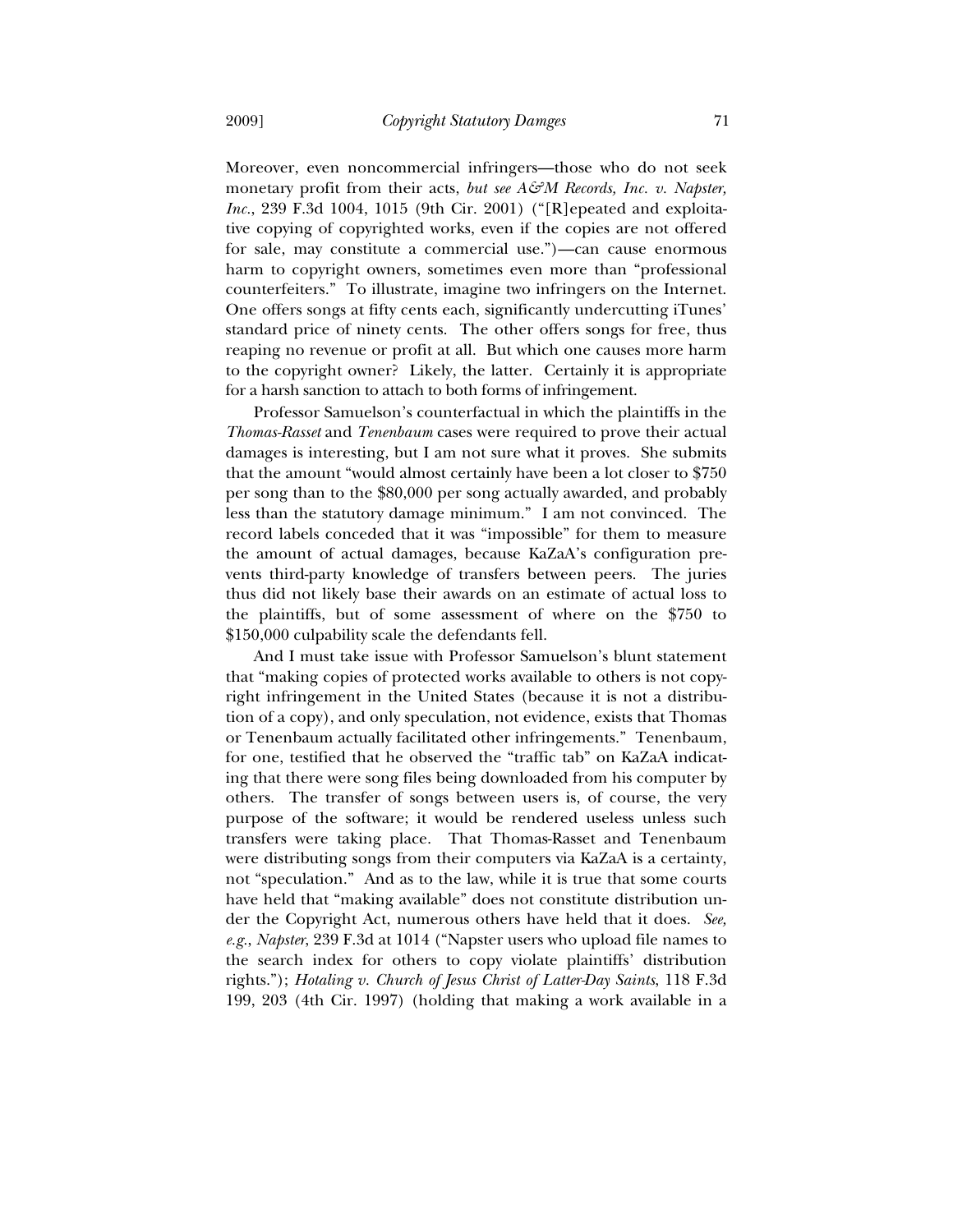public library infringes the distribution right); *Atl. Recording Corp. v. Anderson*, No. 06-3578, 2008 WL 2316551, at \*8 (S.D. Tex. Mar. 12, 2008) (finding that making files available "on KaZaA constituted a 'distribution' for the purposes of . . . copyright infringement"); *Motown Record Co., LP v. DePietro*, No. 04-2246, 2007 WL 576284, at \*3 n.38 (E.D. Pa. Feb. 16, 2007) (same); *Advance Magazine Publishers, Inc. v. Leach*, 466 F. Supp. 2d 628, 638 (D. Md. 2006) ("Defendant operates . . . an online database of literary works, and by making available ... Plaintiff's publications, he has infringed its right to distribute."); *Arista Records LLC v. Greubel*, 453 F. Supp. 2d 961, 969 (N.D. Tex. 2006) ("[T]he courts have recognized that making copyrighted works available to others may constitute infringement by distribution . . . ."); *cf. N.Y. Times Co. v. Tasini*, 533 U.S. 483, 506 (2001) (holding electronic publishers liable for reproducing and distributing the plaintiff's copyrighted works by placing works into an online database from which the works were "retrievable" by the public). In sum, notwithstanding Professor Samuelson's arguments, I fail to see how the second *Gore* guidepost can be adapted to the cases we have been discussing, where there is truly no way to know the amount of actual damages against which the award of statutory damages can be measured.

Lastly, Professor Samuelson's attempt to minimize the notice concerns underlying the Supreme Court's punitive damages jurisprudence is undermined by the language of the cases themselves. Starting with *Gore*, the Court's decisions in this area have emphasized that constitutional limits on punitive damages are required because otherwise defendants would have no notice of the potential penalties they face. *See Exxon Shipping Co. v. Baker*, 128 S. Ct. 2605, 2640 (2008) (Breyer, J., concurring) ("Like the Court, I believe there is a need, grounded in the rule of law itself, to assure that punitive damages are awarded according to meaningful standards that will provide notice of how harshly certain acts will be punished . . . ."); *Philip Morris USA v. Williams*, 127 S. Ct. 1057, 1062 (2007) ("Unless a State insists upon proper standards that will cabin the jury's discretionary authority, its punitive damages system may deprive a defendant of 'fair notice . . . of the severity of the penalty that a State may impose . . . .'" (citing *Gore,* 517 U.S. at 574); *State Farm Mut. Auto. Ins. Co. v. Campbell*, 538 U.S. 408, 416-17 (2003); *Cooper Indus., Inc. v. Leatherman Tool Group, Inc.*, 532 U.S. 424, 436 (2001); *Gore*, 517 U.S. 559, 574 (1996) (reasoning that defendants must be provided "fair notice not only of the conduct that will subject him to punishment but also of the severity of the penalty that a State may impose"); *see also Verizon Cal. Inc. v. OnlineNIC,*